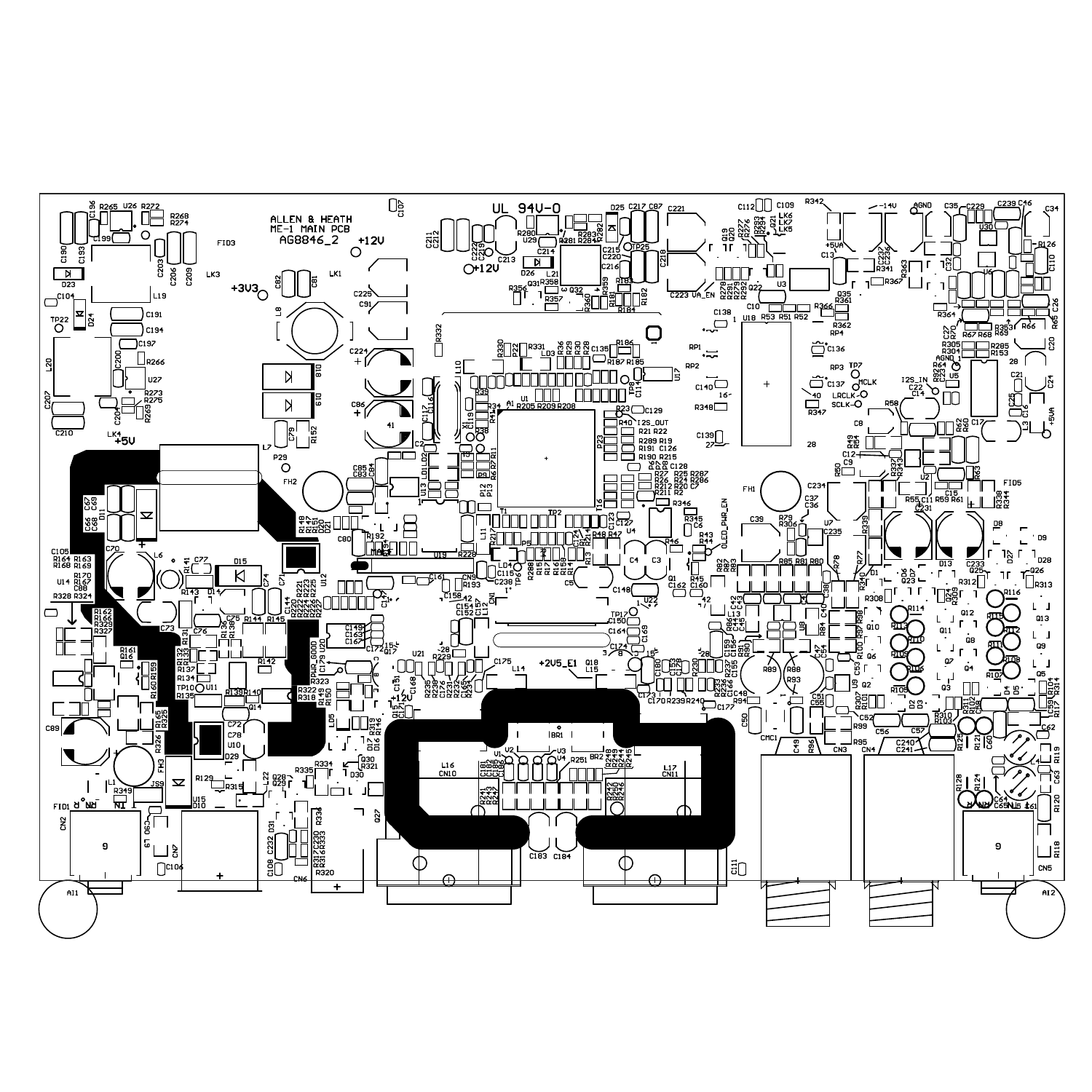## AG8846\_2 ME-1 main PCB

| Designator      | Description                                               | <b>A&amp;H PART</b> |
|-----------------|-----------------------------------------------------------|---------------------|
| BR <sub>1</sub> | BRIDGE HD01 (AE8948)                                      | AE8948              |
| BR <sub>2</sub> | BRIDGE HD01 (AE8948)                                      | AE8948              |
| C <sub>1</sub>  | CAPACITOR CERAMIC SMD0402 100N 16V (AF6674)               | AF6674              |
| C <sub>2</sub>  | CAPACITOR CERAMIC SMD0402 100N 16V (AF6674)               | AF6674              |
| C3              | CAPACITOR CERAMIC SMD1210 1U 50V (AF5885)                 | AF5885              |
| C <sub>4</sub>  | CAPACITOR CERAMIC SMD1210 1U 50V (AF5885)                 | AF5885              |
| C <sub>5</sub>  | CAPACITOR CERAMIC SMD1210 1U 50V (AF5885)                 | AF5885              |
| C6              | CAPACITOR CERAMIC SMD0402 NOT FITTED                      | <b>NO PART</b>      |
| C7              | CAPACITOR CERAMIC SMD0603 22P (AF4829)                    | AF4829              |
| C8              | CAPACITOR ELECTROLYTIC SMD 10uF 16V (AF5235)              | AF5235              |
| C <sub>9</sub>  | CAPACITOR ELECTROLYTIC SMD 10uF 16V (AF5235)              | AF5235              |
| C10             | CAPACITOR CERAMIC SMD0805 10UF X7R 6.3V (AF8253)          | AF8253              |
| C <sub>11</sub> | CAPACITOR CERAMIC SMD0402 100N 16V (AF6674)               | AF6674              |
| C <sub>12</sub> | CAPACITOR CERAMIC SMD0402 100N 16V (AF6674)               | AF6674              |
| C <sub>13</sub> | CAPACITOR CERAMIC SMD0805 10UF X7R 6.3V (AF8253)          | AF8253              |
| C <sub>14</sub> | CAPACITOR COG SMD0805 470P (AF5823)                       | AF5823              |
| C <sub>15</sub> | CAPACITOR COG SMD0805 470P (AF5823)                       | AF5823              |
| C16             | CAPACITOR CERAMIC SMD0402 100N 16V (AF6674)               | AF6674              |
| C <sub>17</sub> | CAPACITOR CERAMIC SMD1210 1U 50V (AF5885)                 | AF5885              |
| C <sub>18</sub> | CAPACITOR COG SMD0805 2N7 50V (AF5820)                    | AF5820              |
| C <sub>19</sub> | CAPACITOR COG SMD0805 2N7 50V (AF5820)                    | AF5820              |
| C <sub>20</sub> | CAPACITOR ELECTROLYTIC SMD 47uF 6.3V (AF5886)             | AF5886              |
| C21             | CAPACITOR CERAMIC SMD0402 100N 16V (AF6674)               | AF6674              |
| C <sub>22</sub> | CAPACITOR CERAMIC SMD1210 1U 50V (AF5885)                 | AF5885              |
| C <sub>23</sub> | CAPACITOR CERAMIC SMD0402 100N 16V (AF6674)               | AF6674              |
| C <sub>24</sub> | CAPACITOR CERAMIC SMD1210 1U 50V (AF5885)                 | AF5885              |
| C <sub>25</sub> | CAPACITOR CERAMIC SMD0402 100N 16V (AF6674)               | AF6674              |
| C <sub>26</sub> | CAPACITOR COG SMD0805 1N0 50V (CC0805JRNPO9BN102)(AF7750) | AF7750              |
| C <sub>27</sub> | CAPACITOR COG SMD0805 1N0 50V (CC0805JRNPO9BN102)(AF7750) | AF7750              |
| C <sub>28</sub> | CAPACITOR CERAMIC SMD0805 150P (AF3533)                   | AF3533              |
| C29             | CAPACITOR CERAMIC SMD0805 150P (AF3533)                   | AF3533              |
| C30             | CAPACITOR CERAMIC SMD0805 150P (AF3533)                   | AF3533              |
| C31             | CAPACITOR CERAMIC SMD0805 150P (AF3533)                   | AF3533              |
| C32             | CAPACITOR CERAMIC SMD0402 100N 16V (AF6674)               | AF6674              |
| C33             | CAPACITOR CERAMIC SMD0402 100N 16V (AF6674)               | AF6674              |
| C34             | CAPACITOR ELECTROLYTIC SMD 10uF 16V (AF5235)              | AF5235              |
| C35             | CAPACITOR ELECTROLYTIC SMD 10uF 16V (AF5235)              | AF5235              |
| C36             | CAPACITOR CERAMIC SMD0603 22P (AF4829)                    | AF4829              |
| C37             | CAPACITOR CERAMIC SMD0402 100N 16V (AF6674)               | AF6674              |
| C38             | CAPACITOR CERAMIC SMD0402 100N 16V (AF6674)               | AF6674              |
| C39             | CAPACITOR ELECTROLYTIC SMD 33uF 25V (AF3979)              | AF3979              |
| C40             | CAPACITOR CERAMIC SMD0603 22P (AF4829)                    | AF4829              |
| C41             | CAPACITOR CERAMIC SMD0603 22P (AF4829)                    | AF4829              |
| C42             | CAPACITOR CERAMIC SMD0603 22P (AF4829)                    | AF4829              |
| C43             | CAPACITOR CERAMIC SMD0603 22P (AF4829)                    | AF4829              |
| C44             | CAPACITOR CERAMIC SMD0402 100N 16V (AF6674)               | AF6674              |
| C45             | CAPACITOR CERAMIC SMD0402 100N 16V (AF6674)               | AF6674              |
| C46             | CAPACITOR CERAMIC SMD0805 150P (AF3533)                   | AF3533              |
| C47             | CAPACITOR ELECTROLYTIC 100uF 25V (AF0221)                 | AF0221              |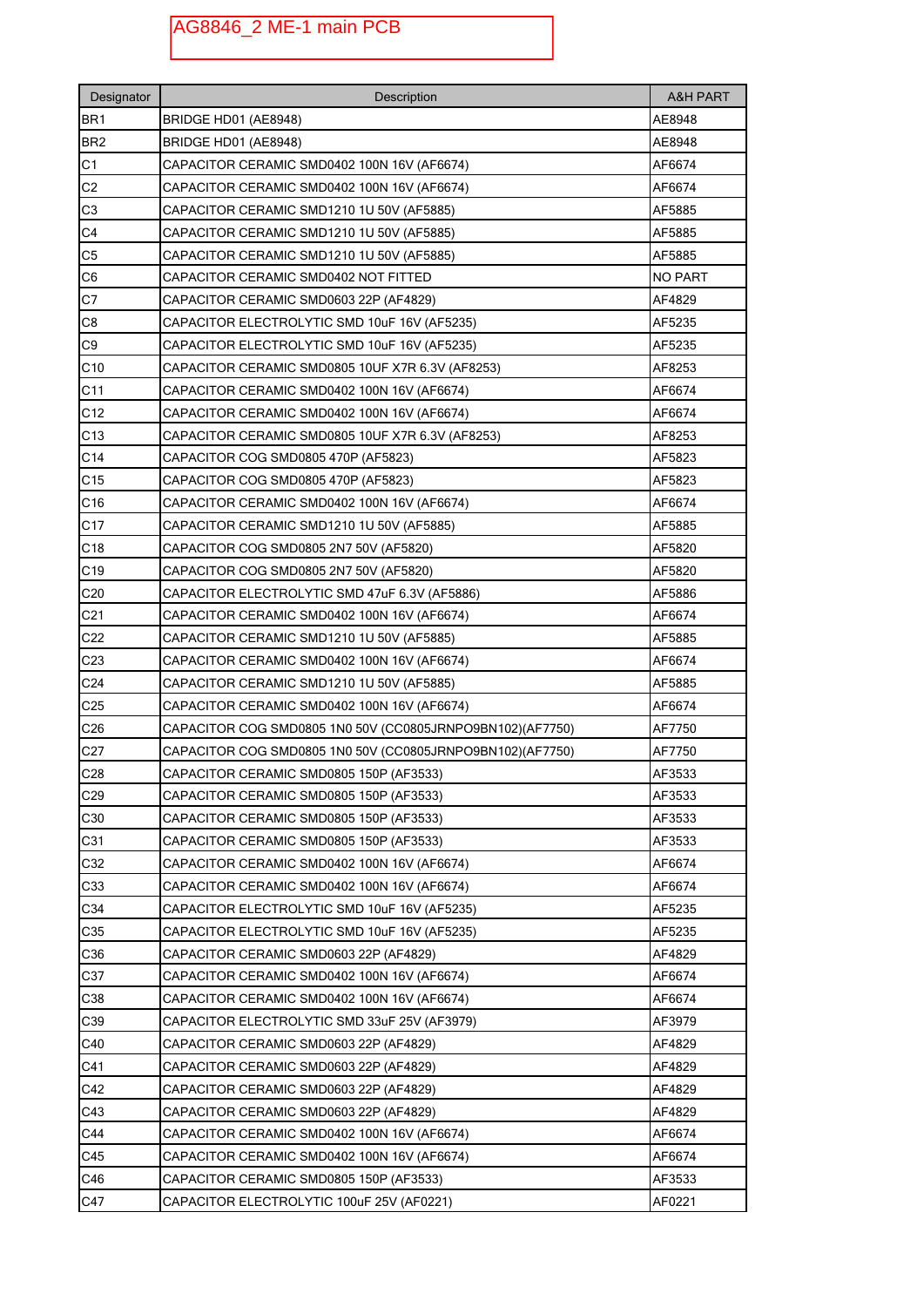| C48              | CAPACITOR ELECTROLYTIC 100uF 25V (AF0221)           | AF0221         |
|------------------|-----------------------------------------------------|----------------|
| C49              | CAPACITOR CERAMIC SMD0805 NOT FITTED                | <b>NO PART</b> |
| C <sub>50</sub>  | CAPACITOR CERAMIC SMD0805 NOT FITTED                | <b>NO PART</b> |
| C <sub>51</sub>  | CAPACITOR CERAMIC SMD0402 100N 16V (AF6674)         | AF6674         |
| C <sub>52</sub>  | CAPACITOR CERAMIC SMD0402 47P 50v 5% (AF8195)       | AF8195         |
| C <sub>53</sub>  | CAPACITOR CERAMIC SMD0402 47P 50v 5% (AF8195)       | AF8195         |
| C54              | CAPACITOR CERAMIC SMD0402 100N 16V (AF6674)         | AF6674         |
| C <sub>55</sub>  | CAPACITOR CERAMIC SMD0402 100N 16V (AF6674)         | AF6674         |
| C <sub>56</sub>  | CAPACITOR CERAMIC SMD0805 10UF X7R 6.3V (AF8253)    | AF8253         |
| C57              | CAPACITOR CERAMIC SMD0805 10UF X7R 6.3V (AF8253)    | AF8253         |
| C <sub>58</sub>  | CAPACITOR CERAMIC SMD0805 10UF X7R 6.3V (AF8253)    | AF8253         |
| C59              | CAPACITOR CERAMIC SMD0805 10UF X7R 6.3V (AF8253)    | AF8253         |
| C60              | CAPACITOR CERAMIC SMD0805 10N 50V (AF2849)          | AF2849         |
| C61              | CAPACITOR CERAMIC SMD0805 10N 50V (AF2849)          | AF2849         |
| C62              | CAPACITOR CERAMIC SMD0402 47P 50v 5% (AF8195)       | AF8195         |
| C63              | CAPACITOR CERAMIC SMD0402 47P 50v 5% (AF8195)       | AF8195         |
| C64              | CAPACITOR CERAMIC SMD0402 47P 50v 5% (AF8195)       | AF8195         |
| C65              | CAPACITOR CERAMIC SMD0402 47P 50v 5% (AF8195)       | AF8195         |
| C66              | CAPACITOR CERAMIC SMD0805 2N2 (AF3548)              | AF3548         |
| C67              | CAPACITOR CERAMIC SMD0805 2N2 (AF3548)              | AF3548         |
| C68              | CAPACITOR CERAMIC SMD0805 220N 50V (AF4701)         | AF4701         |
| C69              | CAPACITOR CERAMIC SMD0805 220N 50V (AF4701)         | AF4701         |
| C70              | CAPACITOR ELECTROLYTIC 22uF 100V (AF8943)           | AF8943         |
| C71              | CAPACITOR CERAMIC SMD0805 100N 50V (AF2851)         | AF2851         |
| C72              | CAPACITOR CERAMIC SMD0805 47N (AF4889)              | AF4889         |
| C73              | CAPACITOR CERAMIC SMD1210 2.2U 100V (AF8940)        | AF8940         |
| C74              | CAPACITOR CERAMIC SMD0805 220N 50V (AF4701)         | AF4701         |
| C75              | CAPACITOR ELECTROLYTIC SMD 10uF 16V (AF5235)        | AF5235         |
| C76              | CAPACITOR CERAMIC SMD0805 1N0 (AF5040)              | AF5040         |
| C77              | CAPACITOR CERAMIC SMD0603 10N 100V X7R (AF8941)     | AF8941         |
| C78              | CAPACITOR SMD 1210 2N2 2kV (AF8939)                 | AF8939         |
| C79              | CAPACITOR CERAMIC SMD0805 330P 50V (AF4696)         | AF4696         |
| C80              | CAPACITOR CERAMIC SMD0805 100N 50V (AF2851)         | AF2851         |
| C81              | CAPACITOR CERAMIC SMD0805 10UF X5R 16V 10% (AF8557) | AF8557         |
| C82              | CAPACITOR CERAMIC SMD0805 10UF X5R 16V 10% (AF8557) | AF8557         |
| C83              | CAPACITOR CERAMIC SMD0805 100P (AF2847)             | AF2847         |
| C84              | CAPACITOR CERAMIC SMD0805 2N2 (AF3548)              | AF3548         |
| C85              | CAPACITOR CERAMIC SMD0805 4N7 (AF5415)              | AF5415         |
| C86              | CAPACITOR ELECTROLYTIC SMD 100uF 50V (AF5734)       | AF5734         |
| C87              | CAPACITOR CERAMIC SMD1206 10UF X5R 25V 10% (AF8942) | AF8942         |
| C88              | CAPACITOR CERAMIC SMD0402 100N 16V (AF6674)         | AF6674         |
| C89              | CAPACITOR ELECTROLYTIC SMD 1000uF 6.3V (AF5744)     | AF5744         |
| C90              | CAPACITOR CERAMIC SMD0402 100N 16V (AF6674)         | AF6674         |
| C91              | CAPACITOR ELECTROLYTIC SMD 33uF 25V (AF3979)        | AF3979         |
| C104             | CAPACITOR CERAMIC SMD0402 100N 16V (AF6674)         | AF6674         |
| C105             | CAPACITOR CERAMIC SMD0402 100N 16V (AF6674)         | AF6674         |
| C <sub>106</sub> | CAPACITOR CERAMIC SMD0402 100N 16V (AF6674)         | AF6674         |
| C107             | CAPACITOR CERAMIC SMD0402 100N 16V (AF6674)         | AF6674         |
| C <sub>108</sub> | CAPACITOR CERAMIC SMD0402 100N 16V (AF6674)         | AF6674         |
| C109             | CAPACITOR CERAMIC SMD0402 100N 16V (AF6674)         | AF6674         |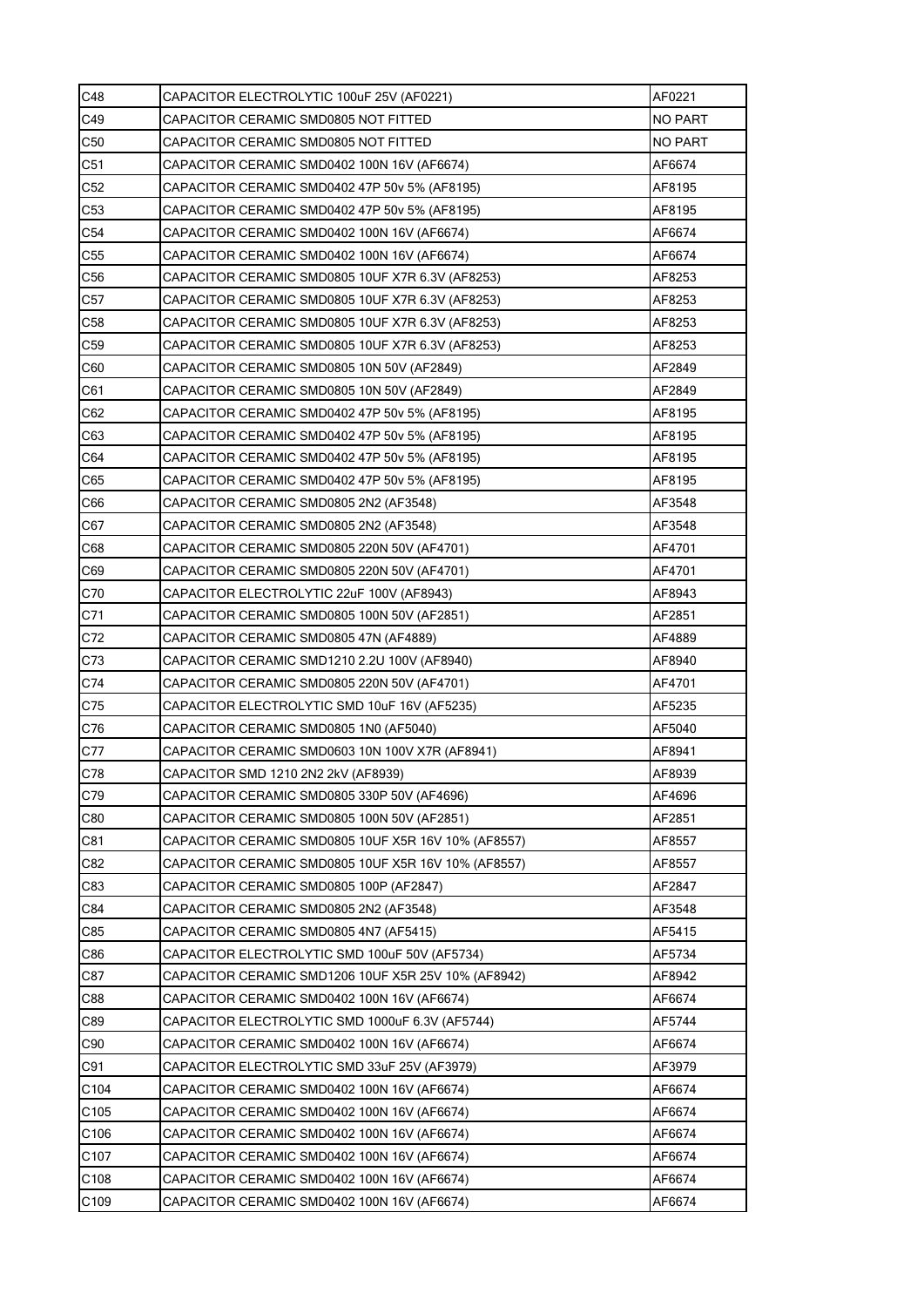| C110             | CAPACITOR CERAMIC SMD0805 680P (AF3553)          | AF3553         |
|------------------|--------------------------------------------------|----------------|
| C111             | CAPACITOR CERAMIC SMD0402 100N 16V (AF6674)      | AF6674         |
| C112             | CAPACITOR CERAMIC SMD0402 100N 16V (AF6674)      | AF6674         |
| C113             | CAPACITOR CERAMIC SMD0402 NOT FITTED             | NO PART        |
| C114             | CAPACITOR CERAMIC SMD0402 NOT FITTED             | NO PART        |
| C115             | CAPACITOR CERAMIC SMD0402 100N 16V (AF6674)      | AF6674         |
| C116             | CAPACITOR CERAMIC SMD0603 22P (AF4829)           | AF4829         |
| C117             | CAPACITOR CERAMIC SMD0603 22P (AF4829)           | AF4829         |
| C118             | CAPACITOR CERAMIC SMD0402 NOT FITTED             | NO PART        |
| C119             | CAPACITOR CERAMIC SMD0402 100N 16V (AF6674)      | AF6674         |
| C <sub>120</sub> | CAPACITOR CERAMIC SMD0402 100N 16V (AF6674)      | AF6674         |
| C121             | CAPACITOR CERAMIC SMD0402 100N 16V (AF6674)      | AF6674         |
| C122             | CAPACITOR CERAMIC SMD0402 100N 16V (AF6674)      | AF6674         |
| C123             | CAPACITOR CERAMIC SMD0402 100N 16V (AF6674)      | AF6674         |
| C124             | CAPACITOR CERAMIC SMD0402 100N 16V (AF6674)      | AF6674         |
| C <sub>125</sub> | CAPACITOR CERAMIC SMD0402 100N 16V (AF6674)      | AF6674         |
| C126             | CAPACITOR CERAMIC SMD0402 100N 16V (AF6674)      | AF6674         |
| C127             | CAPACITOR CERAMIC SMD0402 100N 16V (AF6674)      | AF6674         |
| C128             | CAPACITOR CERAMIC SMD0402 100N 16V (AF6674)      | AF6674         |
| C129             | CAPACITOR CERAMIC SMD0402 100N 16V (AF6674)      | AF6674         |
| C130             | CAPACITOR CERAMIC SMD0402 100N 16V (AF6674)      | AF6674         |
| C131             | CAPACITOR CERAMIC SMD0402 100N 16V (AF6674)      | AF6674         |
| C <sub>132</sub> | CAPACITOR CERAMIC SMD0402 100N 16V (AF6674)      | AF6674         |
| C133             | CAPACITOR CERAMIC SMD0402 NOT FITTED             | NO PART        |
| C <sub>134</sub> | CAPACITOR CERAMIC SMD0402 100N 16V (AF6674)      | AF6674         |
| C135             | CAPACITOR CERAMIC SMD0402 100N 16V (AF6674)      | AF6674         |
| C136             | CAPACITOR CERAMIC SMD0402 NOT FITTED             | NO PART        |
| C137             | CAPACITOR CERAMIC SMD0402 NOT FITTED             | NO PART        |
| C <sub>138</sub> | CAPACITOR CERAMIC SMD0402 NOT FITTED             | <b>NO PART</b> |
| C139             | CAPACITOR CERAMIC SMD0402 NOT FITTED             | <b>NO PART</b> |
| C140             | CAPACITOR CERAMIC SMD0402 NOT FITTED             | <b>NO PART</b> |
| C141             | CAPACITOR CERAMIC SMD0402 100N 16V (AF6674)      | AF6674         |
| C142             | CAPACITOR CERAMIC SMD0402 1N X7R 16V (AF8251)    | AF8251         |
| C143             | CAPACITOR CERAMIC SMD0402 100N 16V (AF6674)      | AF6674         |
| C144             | CAPACITOR CERAMIC SMD0402 100N 16V (AF6674)      | AF6674         |
| C145             | CAPACITOR CERAMIC SMD0402 1N X7R 16V (AF8251)    | AF8251         |
| C146             | CAPACITOR CERAMIC SMD0805 10UF X7R 6.3V (AF8253) | AF8253         |
| C147             | CAPACITOR CERAMIC SMD0805 10UF X7R 6.3V (AF8253) | AF8253         |
| C148             | CAPACITOR CERAMIC SMD0805 10UF X7R 6.3V (AF8253) | AF8253         |
| C149             | CAPACITOR CERAMIC SMD0402 100N 16V (AF6674)      | AF6674         |
| C150             | CAPACITOR CERAMIC SMD0402 100N 16V (AF6674)      | AF6674         |
| C <sub>151</sub> | CAPACITOR CERAMIC SMD0402 100N 16V (AF6674)      | AF6674         |
| C152             | CAPACITOR CERAMIC SMD0402 100N 16V (AF6674)      | AF6674         |
| C <sub>153</sub> | CAPACITOR CERAMIC SMD0402 100N 16V (AF6674)      | AF6674         |
| C154             | CAPACITOR CERAMIC SMD0402 100N 16V (AF6674)      | AF6674         |
| C155             | CAPACITOR CERAMIC SMD0402 100N 16V (AF6674)      | AF6674         |
| C156             | CAPACITOR CERAMIC SMD0402 100N 16V (AF6674)      | AF6674         |
| C <sub>157</sub> | CAPACITOR CERAMIC SMD0805 10UF X7R 6.3V (AF8253) | AF8253         |
| C158             | CAPACITOR CERAMIC SMD0402 100N 16V (AF6674)      | AF6674         |
| C159             | CAPACITOR CERAMIC SMD0805 10UF X7R 6.3V (AF8253) | AF8253         |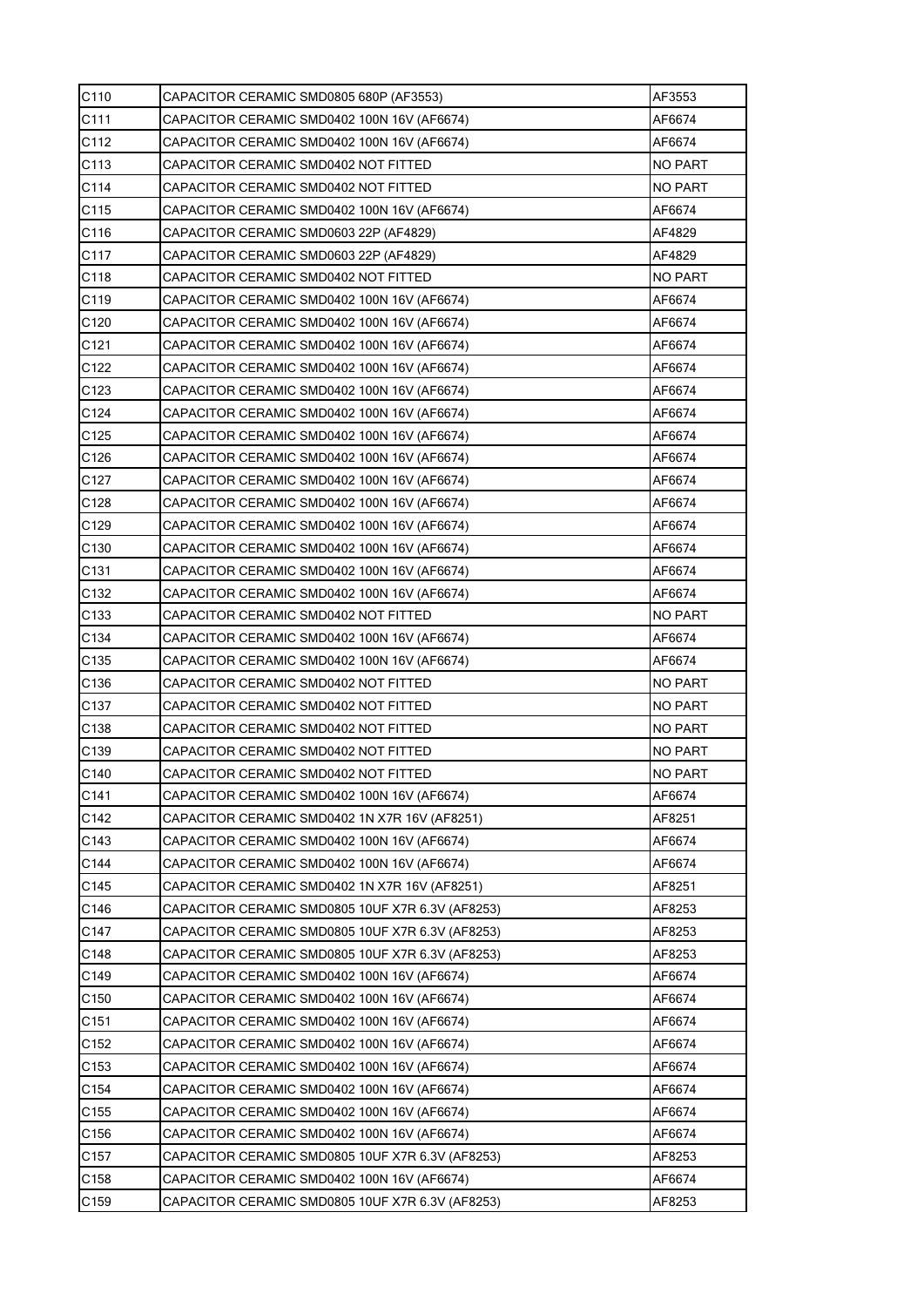| C160              | CAPACITOR CERAMIC SMD0402 100N 16V (AF6674)         | AF6674         |
|-------------------|-----------------------------------------------------|----------------|
| C161              | CAPACITOR CERAMIC SMD0402 100N 16V (AF6674)         | AF6674         |
| C <sub>162</sub>  | CAPACITOR CERAMIC SMD0402 100N 16V (AF6674)         | AF6674         |
| C <sub>163</sub>  | CAPACITOR CERAMIC SMD0402 100N 16V (AF6674)         | AF6674         |
| C164              | CAPACITOR CERAMIC SMD0402 100N 16V (AF6674)         | AF6674         |
| C165              | CAPACITOR CERAMIC SMD0402 10N X7R 16V (AF8252)      | AF8252         |
| C166              | CAPACITOR CERAMIC SMD0402 10N X7R 16V (AF8252)      | AF8252         |
| C167              | CAPACITOR CERAMIC SMD0402 1N X7R 16V (AF8251)       | AF8251         |
| C <sub>168</sub>  | CAPACITOR CERAMIC SMD0402 10N X7R 16V (AF8252)      | AF8252         |
| C169              | CAPACITOR CERAMIC SMD0402 1N X7R 16V (AF8251)       | AF8251         |
| C170              | CAPACITOR CERAMIC SMD0402 10N X7R 16V (AF8252)      | AF8252         |
| C171              | CAPACITOR CERAMIC SMD0402 100N 16V (AF6674)         | AF6674         |
| C172              | CAPACITOR CERAMIC SMD0402 100N 16V (AF6674)         | AF6674         |
| C173              | CAPACITOR CERAMIC SMD0402 100N 16V (AF6674)         | AF6674         |
| C174              | CAPACITOR CERAMIC SMD0402 100N 16V (AF6674)         | AF6674         |
| C175              | CAPACITOR CERAMIC SMD0402 100N 16V (AF6674)         | AF6674         |
| C176              | CAPACITOR CERAMIC SMD0402 100N 16V (AF6674)         | AF6674         |
| C177              | CAPACITOR CERAMIC SMD0402 100N 16V (AF6674)         | AF6674         |
| C178              | CAPACITOR CERAMIC SMD0402 100N 16V (AF6674)         | AF6674         |
| C179              | CAPACITOR CERAMIC SMD0805 10UF X7R 6.3V (AF8253)    | AF8253         |
| C180              | CAPACITOR CERAMIC SMD0805 10UF X7R 6.3V (AF8253)    | AF8253         |
| C <sub>181</sub>  | CAPACITOR CERAMIC SMD0603 10N 100V X7R (AF8941)     | AF8941         |
| C182              | CAPACITOR CERAMIC SMD0603 10N 100V X7R (AF8941)     | AF8941         |
| C183              | CAPACITOR SMD 1210 2N2 2kV (AF8939)                 | AF8939         |
| C184              | CAPACITOR SMD 1210 2N2 2kV (AF8939)                 | AF8939         |
| C185              | CAPACITOR CERAMIC SMD0603 10N 100V X7R (AF8941)     | AF8941         |
| C186              | CAPACITOR CERAMIC SMD0603 10N 100V X7R (AF8941)     | AF8941         |
| C <sub>190</sub>  | CAPACITOR CERAMIC SMD1206 10UF X5R 25V 10% (AF8942) | AF8942         |
| C <sub>191</sub>  | CAPACITOR CERAMIC SMD1206 10UF X5R 25V 10% (AF8942) | AF8942         |
| C <sub>193</sub>  | CAPACITOR CERAMIC SMD1206 10UF X5R 25V 10% (AF8942) | AF8942         |
| C194              | CAPACITOR CERAMIC SMD1206 10UF X5R 25V 10% (AF8942) | AF8942         |
| C196              | CAPACITOR CERAMIC SMD0603 10N 25V X7R (AF7312)      | AF7312         |
| C197              | CAPACITOR CERAMIC SMD0603 10N 25V X7R (AF7312)      | AF7312         |
| C199              | CAPACITOR CERAMIC SMD0603 10N 25V X7R (AF7312)      | AF7312         |
| C <sub>200</sub>  | CAPACITOR CERAMIC SMD0603 10N 25V X7R (AF7312)      | AF7312         |
| C203              | CAPACITOR CERAMIC SMD0603 10N 25V X7R (AF7312)      | AF7312         |
| C204              | CAPACITOR CERAMIC SMD0603 10N 25V X7R (AF7312)      | AF7312         |
| C206              | CAPACITOR CERAMIC SMD1206 10UF X5R 25V 10% (AF8942) | AF8942         |
| C207              | CAPACITOR CERAMIC SMD1206 10UF X5R 25V 10% (AF8942) | AF8942         |
| C209              | CAPACITOR CERAMIC SMD1206 10UF X5R 25V 10% (AF8942) | AF8942         |
| C210              | CAPACITOR CERAMIC SMD1206 10UF X5R 25V 10% (AF8942) | AF8942         |
| C211              | CAPACITOR CERAMIC SMD1206 10UF X5R 25V 10% (AF8942) | AF8942         |
| C212              | CAPACITOR CERAMIC SMD1206 10UF X5R 25V 10% (AF8942) | AF8942         |
| C <sub>2</sub> 13 | CAPACITOR CERAMIC SMD1210 1U 50V (AF5885)           | AF5885         |
| C214              | CAPACITOR CERAMIC SMD0603 10N 25V X7R (AF7312)      | AF7312         |
| C215              | CAPACITOR CERAMIC SMD0603 100N 25V X7R (AF5733)     | AF5733         |
| C216              | CAPACITOR CERAMIC SMD0603 100N 25V X7R (AF5733)     | AF5733         |
| C217              | CAPACITOR CERAMIC SMD1206 10UF X5R 25V 10% (AF8942) | AF8942         |
| C218              | CAPACITOR CERAMIC SMD1206 10UF X5R 25V 10% (AF8942) | AF8942         |
| C219              | CAPACITOR CERAMIC SMD0603 NOT FITTED                | <b>NO PART</b> |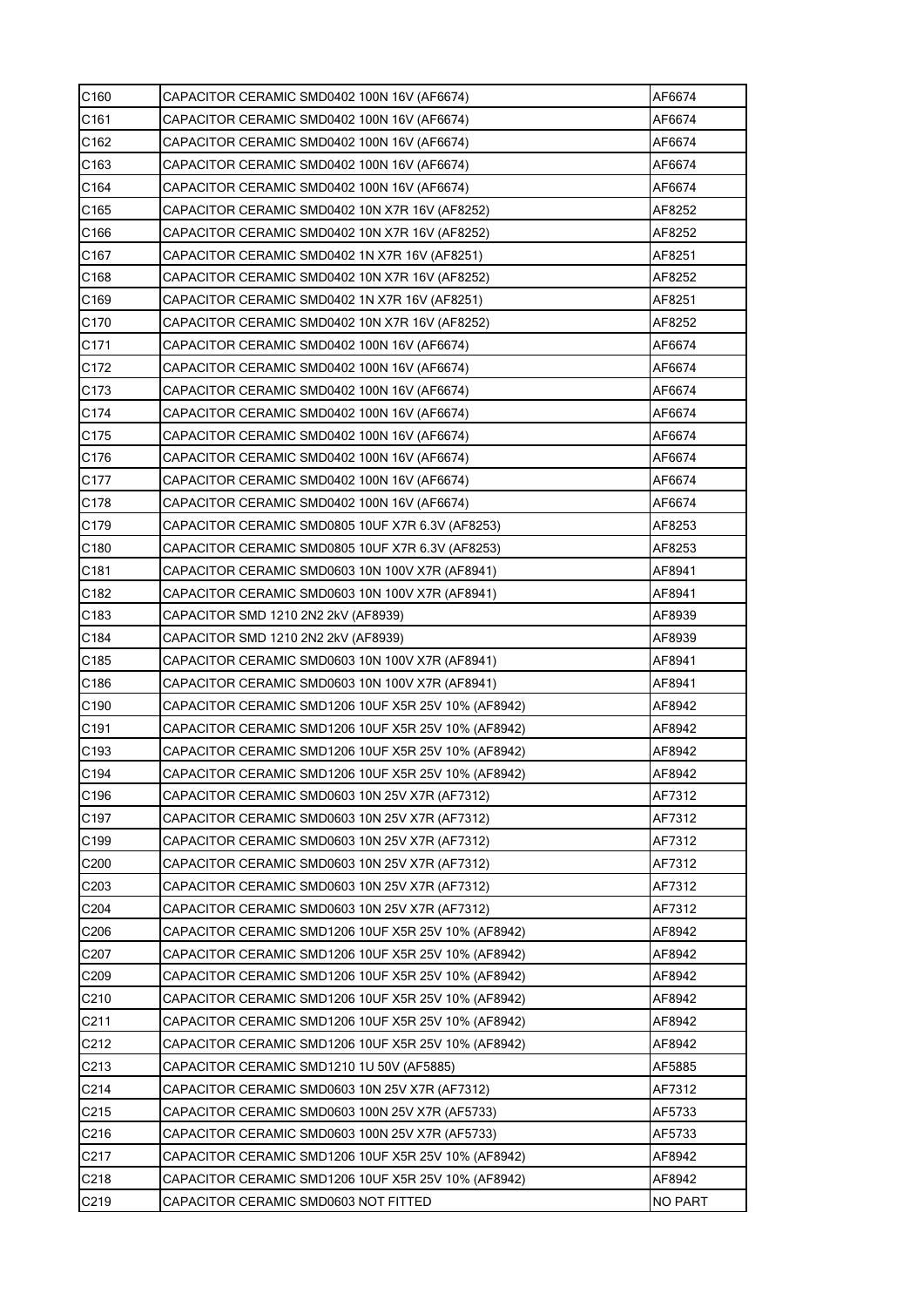| C220             | CAPACITOR CERAMIC SMD1206 10UF X5R 25V 10% (AF8942)        | AF8942         |
|------------------|------------------------------------------------------------|----------------|
| C221             | CAPACITOR ELECTROLYTIC SMD 33uF 25V (AF3979)               | AF3979         |
| C <sub>222</sub> | CAPACITOR CERAMIC SMD0603 100N 25V X7R (AF5733)            | AF5733         |
| C <sub>223</sub> | CAPACITOR ELECTROLYTIC SMD 33uF 25V (AF3979)               | AF3979         |
| C224             | CAPACITOR ELECTROLYTIC SMD 100uF 50V (AF5734)              | AF5734         |
| C <sub>225</sub> | CAPACITOR ELECTROLYTIC SMD 33uF 25V (AF3979)               | AF3979         |
| C226             | CAPACITOR CERAMIC SMD0402 NOT FITTED                       | NO PART        |
| C227             | CAPACITOR CERAMIC SMD0402 NOT FITTED                       | NO PART        |
| C <sub>228</sub> | CAPACITOR CERAMIC SMD0402 NOT FITTED                       | NO PART        |
| C229             | CAPACITOR CERAMIC SMD0805 150P (AF3533)                    | AF3533         |
| C <sub>230</sub> | CAPACITOR CERAMIC SMD0402 100N 16V (AF6674)                | AF6674         |
| C231             | CAPACITOR ELECTROLYTIC SMD 100uF 50V (AF5734)              | AF5734         |
| C <sub>232</sub> | CAPACITOR CERAMIC SMD0805 NOT FITTED                       | NO PART        |
| C233             | CAPACITOR ELECTROLYTIC SMD 100uF 50V (AF5734)              | AF5734         |
| C <sub>234</sub> | CAPACITOR ELECTROLYTIC SMD 33uF 25V (AF3979)               | AF3979         |
| C <sub>235</sub> | CAPACITOR ELECTROLYTIC SMD 33uF 25V (AF3979)               | AF3979         |
| C236             | CAPACITOR ELECTROLYTIC SMD 33uF 25V (AF3979)               | AF3979         |
| C <sub>237</sub> | CAPACITOR ELECTROLYTIC SMD 33uF 25V (AF3979)               | AF3979         |
| C238             | CAPACITOR CERAMIC SMD0603 22P (AF4829)                     | AF4829         |
| C239             | CAPACITOR CERAMIC SMD0805 680P (AF3553)                    | AF3553         |
| C240             | CAPACITOR CERAMIC SMD0805 NOT FITTED                       | <b>NO PART</b> |
| C <sub>241</sub> | CAPACITOR CERAMIC SMD0805 NOT FITTED                       | <b>NO PART</b> |
| C242             | CAPACITOR CERAMIC SMD0402 100N 16V (AF6674)                | AF6674         |
| C <sub>243</sub> | CAPACITOR CERAMIC SMD0402 100N 16V (AF6674)                | AF6674         |
| CMC <sub>1</sub> | INDUCTOR TDK ACT45B-510-2P Common Mode 0.2A (AM6624)       | AM6624         |
| CN <sub>1</sub>  | FPC SMD ZIF 30BC 0.5MM (MOLEX 52893-3095)(AL7478)          | AL7478         |
| CN <sub>2</sub>  | JACK SOCKET SWITCHED 5 PIN 3.5MM(TREMIVER) (AL5323)        | AL5323         |
| CN <sub>3</sub>  | JACK SOCKET HORIZONTAL 6 PIN MET HEADPHONE (AL5903)        | AL5903         |
| CN <sub>4</sub>  | JACK SOCKET HORIZONTAL 6 PIN MET HEADPHONE (AL5903)        | AL5903         |
| CN <sub>5</sub>  | JACK SOCKET SWITCHED 5 PIN 3.5MM(TREMIVER) (AL5323)        | AL5323         |
| CN <sub>6</sub>  | DC PWR SKT 2.0MM PIN (DC-003B(JyeTai#DJ-0702-025))(AL6849) | AL6849         |
| CN <sub>7</sub>  | USB SKT TYPE A FEMALE TOBY-317A-04-PSA-1003 (AL6629)       | AL6629         |
| CN <sub>8</sub>  | Connector IDC, Molex Type 0.1" Pitch 15x2 pins (AL3583)    | AL3583         |
| CN <sub>9</sub>  | Connector IDC, Molex Type 0.1" Pitch SIL 8 pins (AL0045)   | AL0045         |
| <b>CN10</b>      | RJ45_XLR NEUTRIC NE8FBH (AL5821)                           | AL5821         |
| <b>CN11</b>      | RJ45_XLR NEUTRIC NE8FBH (AL5821)                           | AL5821         |
| D <sub>1</sub>   | DIODE SMD BAS16 SIGNAL (AE3352)                            | AE3352         |
| D <sub>2</sub>   | DIODE SMD BAS16 SIGNAL (AE3352)                            | AE3352         |
| D <sub>3</sub>   | DIODE SMD BAS16 SIGNAL (AE3352)                            | AE3352         |
| D <sub>4</sub>   | DIODE SMD BAS16 SIGNAL (AE3352)                            | AE3352         |
| D <sub>5</sub>   | DIODE SMD BAS16 SIGNAL (AE3352)                            | AE3352         |
| D <sub>6</sub>   | DIODE SMD BAS16 SIGNAL (AE3352)                            | AE3352         |
| D7               | DIODE SMD BAS16 SIGNAL (AE3352)                            | AE3352         |
| D <sub>8</sub>   | DIODE SMD BAS16 SIGNAL (AE3352)                            | AE3352         |
| D <sub>9</sub>   | DIODE SMD BAS16 SIGNAL (AE3352)                            | AE3352         |
| D <sub>10</sub>  | DIODE SCHOTTKY SMD ONSEMI MBRS360 3A 60V (AE8938)          | AE8938         |
| D <sub>11</sub>  | DIODE TVS SMAJ58A SMD (AE8936)                             | AE8936         |
| D <sub>13</sub>  | DIODE SMD BAS16 SIGNAL (AE3352)                            | AE3352         |
| D <sub>14</sub>  | DIODE SIGNAL SMD BAS16 (AE3352)                            | AE3352         |
| D <sub>15</sub>  | DIODE FAST AVALANCHE SMD BYG80G 400V 2A (AE5412)           | AE5412         |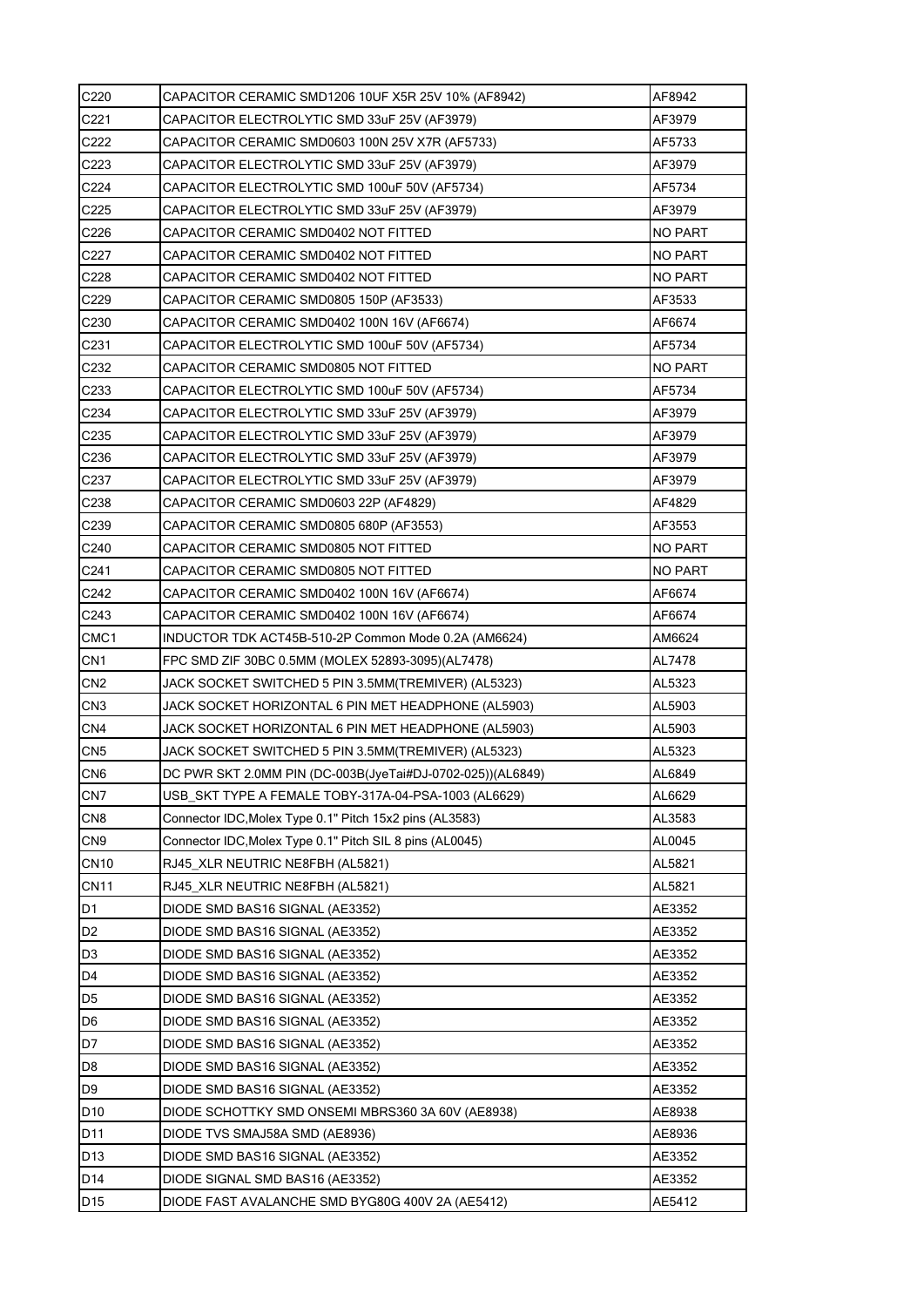| D16             | DIODE VOLTAGE REG SMD BZX84-A5V1 1% (AE6439)                  | AE6439         |
|-----------------|---------------------------------------------------------------|----------------|
| D <sub>17</sub> | DIODE VOLTAGE REG SMD BZX84-A5V1 1% (AE6439)                  | AE6439         |
| D <sub>18</sub> | DIODE SCHOTTKY SMD ONSEMI MBRS360 3A 60V (AE8938)             | AE8938         |
| D <sub>19</sub> | DIODE SCHOTTKY SMD ONSEMI MBRS360 3A 60V (AE8938)             | AE8938         |
| D <sub>20</sub> | DIODE SIGNAL SMD BAS16 (AE3352)                               | AE3352         |
| D <sub>21</sub> | DIODE SIGNAL SMD BAS16 (AE3352)                               | AE3352         |
| D <sub>23</sub> | DIODE SCHOTTKY SMD ONSEMI MBR230LSFT1 2A 30V (AE8836)         | AE8836         |
| D <sub>24</sub> | DIODE SCHOTTKY SMD ONSEMI MBR230LSFT1 2A 30V (AE8836)         | AE8836         |
| D <sub>25</sub> | DIODE SCHOTTKY SMD ONSEMI MBR230LSFT1 2A 30V (AE8836)         | AE8836         |
| D <sub>26</sub> | DIODE SCHOTTKY SMD ONSEMI MBR230LSFT1 2A 30V (AE8836)         | AE8836         |
| D <sub>27</sub> | DIODE SMD BAS16 SIGNAL (AE3352)                               | AE3352         |
| D <sub>28</sub> | DIODE SMD BAS16 SIGNAL (AE3352)                               | AE3352         |
| D <sub>29</sub> | DIODE SIGNAL SMD BAS16 (AE3352)                               | AE3352         |
| D <sub>30</sub> | DIODE VOLTAGE REG SMD BZX84-A5V1 1% (AE6439)                  | AE6439         |
| D31             | DIODE VOLTAGE REG SMD BZX84-A5V1 1% (AE6439)                  | AE6439         |
| L1              | INDUCTOR TDK ACT45B-510-2P Common Mode 0.2A (AM6624)          | AM6624         |
| L <sub>3</sub>  | FERRITE BEAD SMD1206 (AF2996)                                 | AF2996         |
| L4              | INDUCTOR EMI SUPPRESSOR Radial (WBCXX/R) (AM5156)             | AM5156         |
| L <sub>5</sub>  | INDUCTOR EMI SUPPRESSOR Radial (WBCXX/R) (AM5156)             | AM5156         |
| L6              | INDUCTOR SMD 10UH 1.1A COILCRAFT DO1608C-103ML (AM8945)       | AM8945         |
| L7              | XFRMR FLYBACK SMD-HA3803 (COILCRAFT) 12V 0.8A (AM8947)        | AM8947         |
| L8              | INDUCTOR SMD 1UH 6.8A COILCRAFT DO3316H-102ML (AM8944)        | AM8944         |
| L9              | FERRITE BEAD SMD1206 (AF2996)                                 | AF2996         |
| L10             | FERRITE BEAD SMD1206 (AF2996)                                 | AF2996         |
| L11             | FERRITE BEAD SMD1206 (AF2996)                                 | AF2996         |
| L12             | FERRITE BEAD SMD1206 (AF2996)                                 | AF2996         |
| L <sub>13</sub> | FERRITE BEAD SMD1206 (AF2996)                                 | AF2996         |
| L14             | FERRITE BEAD SMD1206 (AF2996)                                 | AF2996         |
| L15             | FERRITE BEAD SMD1206 (AF2996)                                 | AF2996         |
| L16             | XFRMR WURTH PoE 10/100 749013011(AM9068)                      | AM9068         |
| L17             | XFRMR WURTH PoE 10/100 749013011(AM9068)                      | AM9068         |
| L19             | INDUCTOR COILCRAFT MSS1038-223ML 22UH (AM8646)                | AM8646         |
| L20             | INDUCTOR COILCRAFT MSS1038-223ML 22UH (AM8646)                | AM8646         |
| L21             | INDUCTOR SMD 22UH 1.7A COUPLED COILCRAFT LPD6235-223 (AM8946) | AM8946         |
| L22             | INDUCTOR SMD CM Choke 370mA 90R Wurth 744231091NOT FITTED     | NO PART        |
| LD1             | NF LED SMD SUN 1106                                           | <b>NO PART</b> |
| LD <sub>2</sub> | NF LED SMD SUN 1106                                           | NO PART        |
| LD <sub>3</sub> | NF LED SMD SUN 1106                                           | <b>NO PART</b> |
| LD4             | LED SMD SUN YELLOW 1106 (AE5948)                              | AE5948         |
| LD <sub>5</sub> | LED SMD SUN GREEN 1106 (ZVG60W) (AE8371)                      | AE8371         |
| Q1              | TRANSISTOR MOSFET DUAL AO6604 (AE8413)                        | AE8413         |
| Q2              | TRANSISTOR NPN BC848B (AE3332)                                | AE3332         |
| Q3              | TRANSISTOR PNP BC858B (AE3042)                                | AE3042         |
| Q4              | TRANSISTOR NPN BC848B (AE3332)                                | AE3332         |
| Q5              | TRANSISTOR PNP BC858B (AE3042)                                | AE3042         |
| Q6              | TRANSISTOR NPN BC848B (AE3332)                                | AE3332         |
| Q7              | TRANSISTOR PNP BC858B (AE3042)                                | AE3042         |
| Q8              | TRANSISTOR NPN BC848B (AE3332)                                | AE3332         |
| Q9              | TRANSISTOR PNP BC858B (AE3042)                                | AE3042         |
| Q10             | TRANSISTOR NPN BC848B (AE3332)                                | AE3332         |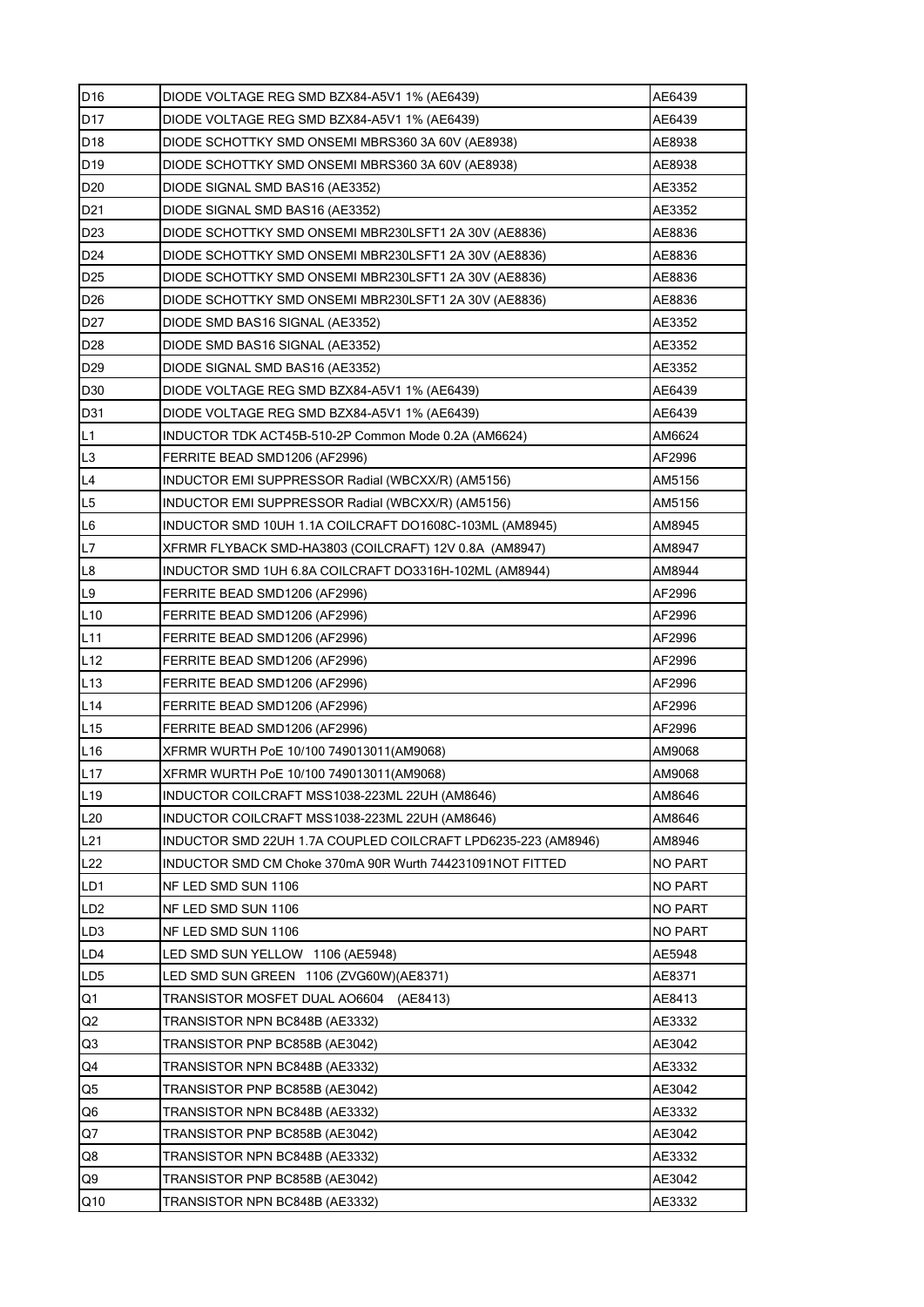| Q <sub>11</sub> | TRANSISTOR PNP BC858B (AE3042)             | AE3042 |
|-----------------|--------------------------------------------|--------|
| Q12             | TRANSISTOR NPN BC848B (AE3332)             | AE3332 |
| Q13             | TRANSISTOR PNP BC858B (AE3042)             | AE3042 |
| Q14             | TRANSISTOR SMD SI4848DY MOSFET (AE8937)    | AE8937 |
| Q15             | TRANSISTOR PNP BC858B (AE3042)             | AE3042 |
| Q16             | TRANSISTOR MOSFET DUAL AO6604<br>(AE8413)  | AE8413 |
| Q17             | TRANSISTOR PNP 2N4403 (AE0273)             | AE0273 |
| Q18             | TRANSISTOR PNP 2N4403 (AE0273)             | AE0273 |
| Q19             | TRANSISTOR NPN BC848B (AE3332)             | AE3332 |
| Q20             | TRANSISTOR NPN BC848B (AE3332)             | AE3332 |
| Q <sub>21</sub> | TRANSISTOR MOSFET DUAL AO6604<br>(AE8413)  | AE8413 |
| Q22             | TRANSISTOR PNP BC858B (AE3042)             | AE3042 |
| Q <sub>23</sub> | TRANSISTOR NPN BC848B (AE3332)             | AE3332 |
| Q24             | TRANSISTOR PNP BC858B (AE3042)             | AE3042 |
| Q <sub>25</sub> | TRANSISTOR NPN BC848B (AE3332)             | AE3332 |
| Q26             | TRANSISTOR PNP BC858B (AE3042)             | AE3042 |
| Q27             | TRANSISTOR MOSFET DUAL IRF7509<br>(AE6308) | AE6308 |
| Q <sub>28</sub> | TRANSISTOR PNP BC858B (AE3042)             | AE3042 |
| Q29             | TRANSISTOR NPN BC848B (AE3332)             | AE3332 |
| Q30             | TRANSISTOR PNP BC858B (AE3042)             | AE3042 |
| Q31             | TRANSISTOR NPN BC848B (AE3332)             | AE3332 |
| Q32             | TRANSISTOR PNP BC858B (AE3042)             | AE3042 |
| Q <sub>33</sub> | TRANSISTOR NPN BC848B (AE3332)             | AE3332 |
| Q34             | TRANSISTOR NPN BC848B (AE3332)             | AE3332 |
| Q <sub>35</sub> | TRANSISTOR PNP BC858B (AE3042)             | AE3042 |
| R1              | RESISTOR CARBON SMD0402 68R 1% (AC7354)    | AC7354 |
| R <sub>2</sub>  | RESISTOR CARBON SMD0402 68R 1% (AC7354)    | AC7354 |
| R <sub>3</sub>  | RESISTOR CARBON SMD0402 47R 1% (AC7281)    | AC7281 |
| R <sub>4</sub>  | RESISTOR CARBON SMD0402 47R 1% (AC7281)    | AC7281 |
| R <sub>5</sub>  | RESISTOR CARBON SMD0402 0R0 (AC7350)       | AC7350 |
| R <sub>6</sub>  | RESISTOR CARBON SMD0402 1K0 1% (AC7404)    | AC7404 |
| R <sub>7</sub>  | RESISTOR CARBON SMD0402 1K0 1% (AC7404)    | AC7404 |
| R <sub>8</sub>  | RESISTOR CARBON SMD0402 1K0 1% (AC7404)    | AC7404 |
| R <sub>9</sub>  | RESISTOR CARBON SMD0402 1K0 1% (AC7404)    | AC7404 |
| R <sub>10</sub> | RESISTOR CARBON SMD0402 10K 1% (AC7359)    | AC7359 |
| R11             | RESISTOR METAL SMD0402 12K 0.5% (AC8475)   | AC8475 |
| R <sub>12</sub> | RESISTOR CARBON SMD0402 10K 1% (AC7359)    | AC7359 |
| R <sub>13</sub> | RESISTOR CARBON SMD0402 68R 1% (AC7354)    | AC7354 |
| R <sub>14</sub> | RESISTOR CARBON SMD0402 47R 1% (AC7281)    | AC7281 |
| R <sub>15</sub> | RESISTOR CARBON SMD0402 68R 1% (AC7354)    | AC7354 |
| R <sub>16</sub> | RESISTOR CARBON SMD0402 68R 1% (AC7354)    | AC7354 |
| R <sub>17</sub> | RESISTOR CARBON SMD0402 68R 1% (AC7354)    | AC7354 |
| R <sub>18</sub> | RESISTOR METAL SMD0402 100K 0.5% (AC8486)  | AC8486 |
| R <sub>19</sub> | RESISTOR CARBON SMD0402 68R 1% (AC7354)    | AC7354 |
| R <sub>20</sub> | RESISTOR METAL SMD0402 120R 0.5% (AC8455   | AC8455 |
| R21             | RESISTOR CARBON SMD0402 47R 1% (AC7281)    | AC7281 |
| R22             | RESISTOR CARBON SMD0402 68R 1% (AC7354)    | AC7354 |
| R <sub>23</sub> | RESISTOR CARBON SMD0402 68R 1% (AC7354)    | AC7354 |
| R <sub>24</sub> | RESISTOR METAL SMD0402 1K8 0.5% (AC8468)   | AC8468 |
| R <sub>25</sub> | RESISTOR METAL SMD0402 1K8 0.5% (AC8468)   | AC8468 |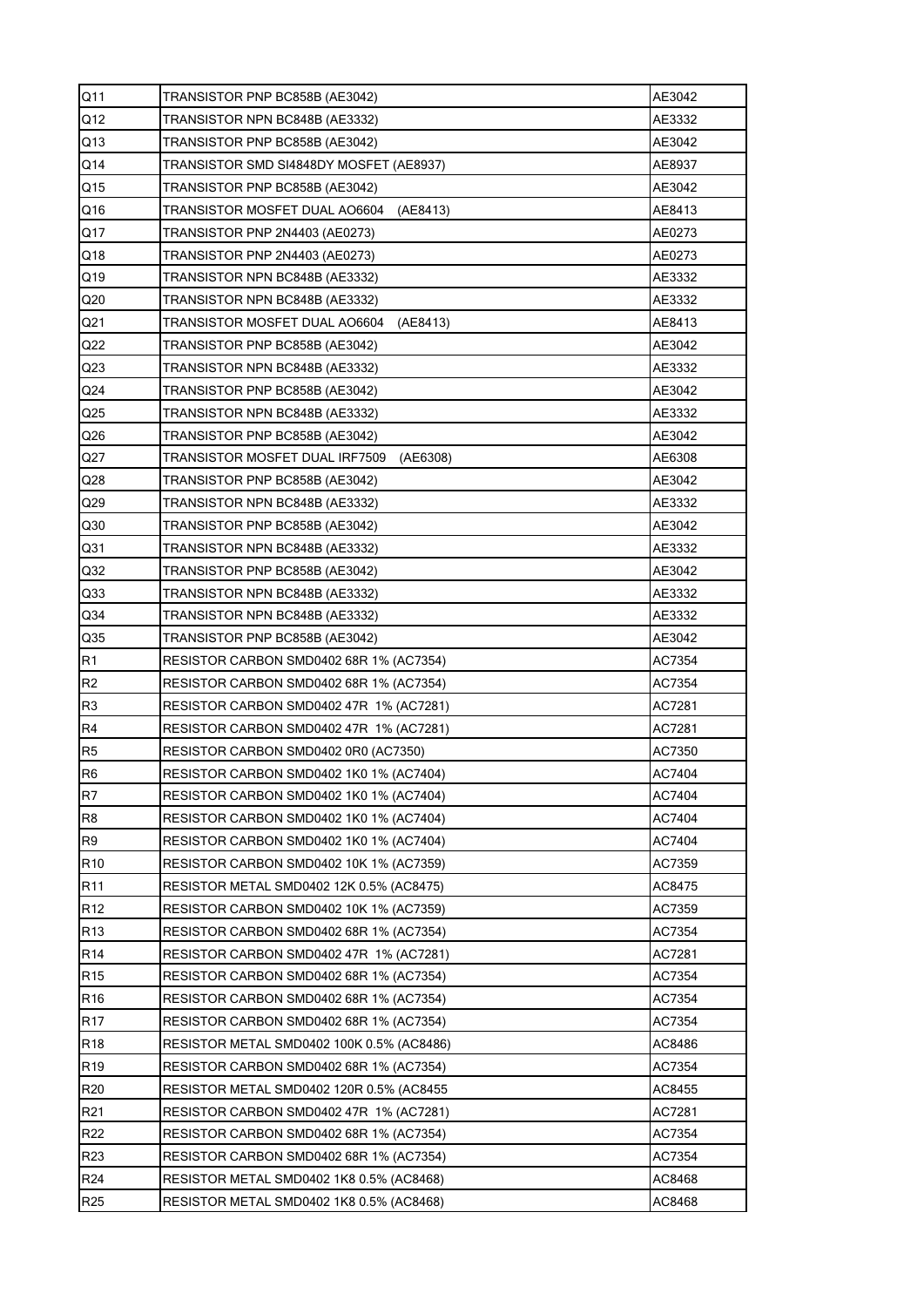| R <sub>26</sub> | RESISTOR CARBON SMD0402 47R_1% (AC7281)         | AC7281 |
|-----------------|-------------------------------------------------|--------|
| R27             | RESISTOR CARBON SMD0402 47R 1% (AC7281)         | AC7281 |
| R28             | RESISTOR CARBON SMD0402 68R 1% (AC7354)         | AC7354 |
| R <sub>29</sub> | RESISTOR CARBON SMD0402 68R 1% (AC7354)         | AC7354 |
| R30             | RESISTOR CARBON SMD0402 22R 1% (AC7352)         | AC7352 |
| R31             | RESISTOR CARBON SMD0402 68R 1% (AC7354)         | AC7354 |
| R32             | RESISTOR CARBON SMD0402 68R 1% (AC7354)         | AC7354 |
| R33             | RESISTOR CARBON SMD0402 68R 1% (AC7354)         | AC7354 |
| R34             | RESISTOR CARBON SMD0402 100R 1% (AC7356)        | AC7356 |
| R35             | RESISTOR CARBON SMD0402 100R 1% (AC7356)        | AC7356 |
| R36             | RESISTOR CARBON SMD0402 68R 1% (AC7354)         | AC7354 |
| R37             | RESISTOR CARBON SMD0402 47R 1% (AC7281)         | AC7281 |
| R38             | RESISTOR CARBON SMD0402 47R 1% (AC7281)         | AC7281 |
| R39             | RESISTOR CARBON SMD0402 47R 1% (AC7281)         | AC7281 |
| R40             | RESISTOR CARBON SMD0402 68R 1% (AC7354)         | AC7354 |
| R41             | RESISTOR CARBON SMD0402 68R 1% (AC7354)         | AC7354 |
| R42             | RESISTOR CARBON SMD0402 68R 1% (AC7354)         | AC7354 |
| R43             | RESISTOR CARBON SMD0402 100R 1% (AC7356)        | AC7356 |
| R44             | RESISTOR CARBON SMD0402 10K 1% (AC7359)         | AC7359 |
| R45             | RESISTOR METAL SMD0402 18K 0.5% (AC8477)        | AC8477 |
| R46             | RESISTOR CARBON SMD0402 10K 1% (AC7359)         | AC7359 |
| R47             | RESISTOR METAL FILM SMD0805 680K 2% (AC2845)    | AC2845 |
| R48             | RESISTOR METAL FILM SMD0805 120K 1% (AC5109)    | AC5109 |
| R49             | RESISTOR METAL SMD0402 100K 0.5% (AC8486)       | AC8486 |
| <b>R50</b>      | RESISTOR METAL SMD0402 100K 0.5% (AC8486)       | AC8486 |
| <b>R51</b>      | RESISTOR METAL SMD0402 330R 0.5% (AC8460)       | AC8460 |
| R52             | RESISTOR METAL SMD0402 120R 0.5% (AC8455        | AC8455 |
| R53             | RESISTOR CARBON SMD0402 33R 1% (AC7353)         | AC7353 |
| R54             | RES SMD TF 10K 0.5% 0805 MET (H1Y84XR) (AC6018) | AC6018 |
| <b>R55</b>      | RES SMD TF 10K 0.5% 0805 MET (H1Y84XR) (AC6018) | AC6018 |
| <b>R56</b>      | RES SMD TF 10K 0.5% 0805 MET (H1Y84XR) (AC6018) | AC6018 |
| <b>R57</b>      | RES SMD TF 10K 0.5% 0805 MET (H1Y84XR) (AC6018) | AC6018 |
| <b>R58</b>      | RESISTOR METAL SMD0402 1K2 0.5% (AC8466)        | AC8466 |
| R <sub>59</sub> | RESISTOR METAL SMD0402 1K2 0.5% (AC8466)        | AC8466 |
| <b>R60</b>      | RESISTOR METAL SMD0402 2K7 0.5% (AC8469)        | AC8469 |
| R61             | RESISTOR METAL SMD0402 2K7 0.5% (AC8469)        | AC8469 |
| R62             | RESISTOR CARBON SMD0402 100R 1% (AC7356)        | AC7356 |
| R63             | RESISTOR CARBON SMD0402 100R 1% (AC7356)        | AC7356 |
| R64             | RESISTOR CARBON SMD0402 68R 1% (AC7354)         | AC7354 |
| R65             | RESISTOR METAL SMD0402 8K2 0.5% (AC8474)        | AC8474 |
| <b>R66</b>      | RESISTOR METAL SMD0402 8K2 0.5% (AC8474)        | AC8474 |
| <b>R67</b>      | RESISTOR METAL SMD0402 8K2 0.5% (AC8474)        | AC8474 |
| <b>R68</b>      | RESISTOR METAL SMD0402 8K2 0.5% (AC8474)        | AC8474 |
| R69             | RESISTOR METAL SMD0402 18K 0.5% (AC8477)        | AC8477 |
| <b>R70</b>      | RESISTOR METAL SMD0402 18K 0.5% (AC8477)        | AC8477 |
| R71             | RESISTOR METAL SMD0402 18K 0.5% (AC8477)        | AC8477 |
| R72             | RESISTOR METAL SMD0402 1K8 0.5% (AC8468)        | AC8468 |
| R73             | RESISTOR METAL SMD0402 1K8 0.5% (AC8468)        | AC8468 |
| R74             | RESISTOR METAL SMD0402 18K 0.5% (AC8477)        | AC8477 |
| R75             | RESISTOR METAL SMD0402 1K8 0.5% (AC8468)        | AC8468 |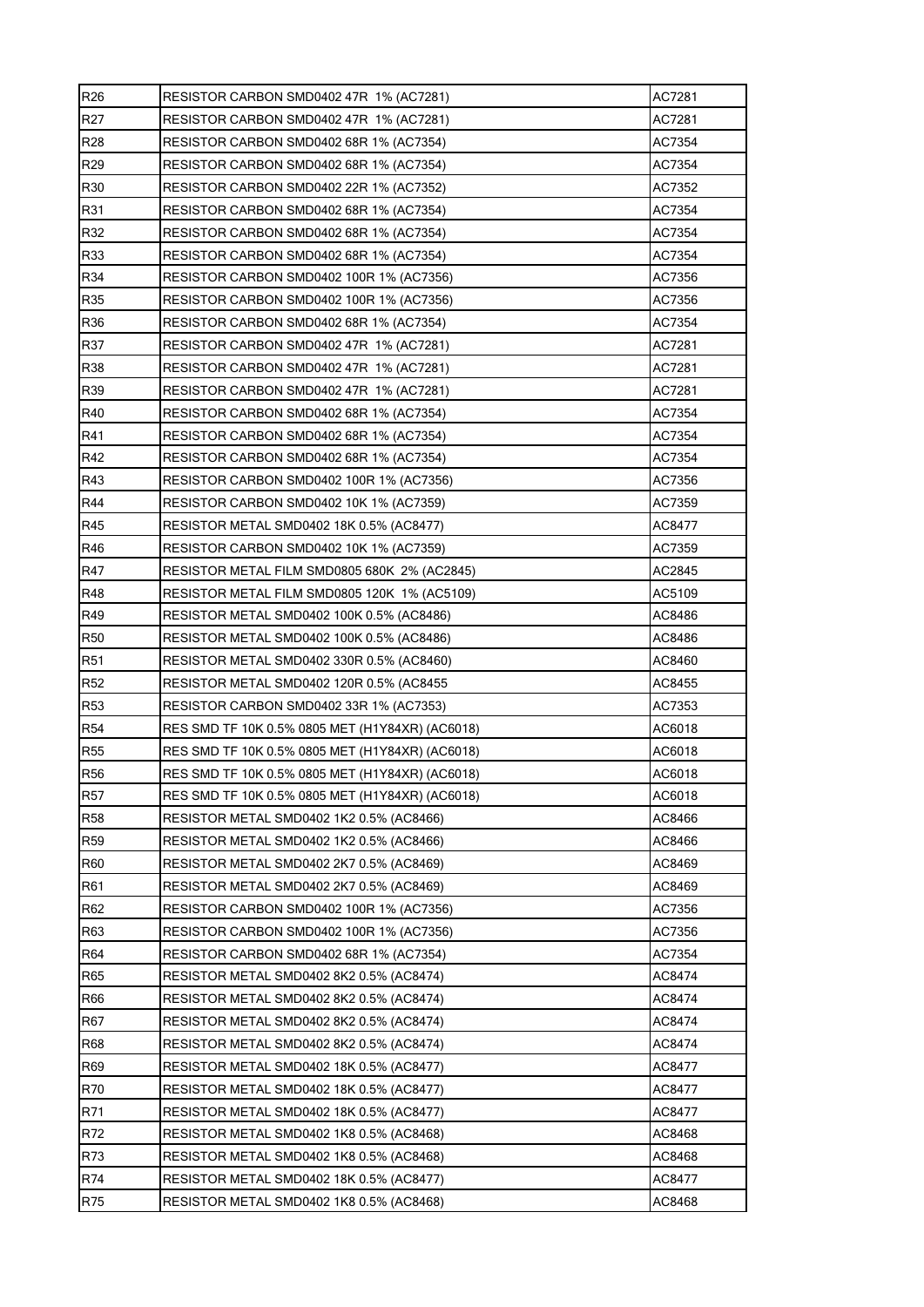| <b>R76</b>       | RESISTOR METAL SMD0402 1K8 0.5% (AC8468)         | AC8468         |
|------------------|--------------------------------------------------|----------------|
| <b>R77</b>       | RES SMD TF 2K7 0.5% 0805 MET (H1Y84AZ) (AC6014)  | AC6014         |
| R78              | RES SMD TF 2K7 0.5% 0805 MET (H1Y84AZ) (AC6014)  | AC6014         |
| R79              | RESISTOR METAL SMD0402 8K2 0.5% (AC8474)         | AC8474         |
| <b>R80</b>       |                                                  | AC8919         |
| R81              |                                                  | AC8919         |
| R82              |                                                  | AC8919         |
| R83              | RES SMD TF 6K34 0.5% 0805 MET (H1Yxxx?) (AC8919) | AC8919         |
| <b>R84</b>       |                                                  | AC6018         |
| R85              |                                                  | AC6018         |
| <b>R86</b>       | RES SMD TF 10K 0.5% 0805 MET (H1Y84XR) (AC6018)  | AC6018         |
| R87              | RES SMD TF 10K 0.5% 0805 MET (H1Y84XR) (AC6018)  | AC6018         |
| <b>R88</b>       | RES SMD TF 47R 0.5% 0805 MET (H1Y82LL) (AC6009)  | AC6009         |
| R89              | RES SMD TF 47R 0.5% 0805 MET (H1Y82LL) (AC6009)  | AC6009         |
| <b>R90</b>       | RESISTOR CARBON SMD0402 2K2 1% (AC8431)          | AC8431         |
| R91              | RESISTOR CARBON SMD0402 2K2 1% (AC8431)          | AC8431         |
| R92              | RESISTOR CARBON SMD0402 10K 1% (AC7359)          | AC7359         |
| R93              | RESISTOR METAL SMD0402 100K 0.5% (AC8486)        | AC8486         |
| R94              | RESISTOR METAL SMD0402 100K 0.5% (AC8486)        | AC8486         |
| <b>R95</b>       |                                                  | AC6011         |
| R96              |                                                  | AC6019         |
| R97              |                                                  | AC6019         |
| <b>R98</b>       | RES SMD TF 1K0 0.5% 0805 MET (H1Y83RQ)(AC6011)   | AC6011         |
| R99              |                                                  | AC6018         |
| R <sub>100</sub> |                                                  | AC6018         |
| R <sub>101</sub> | RESISTOR METAL SMD0402 12K 0.5% (AC8475)         | AC8475         |
| R102             | RESISTOR METAL SMD0402 12K 0.5% (AC8475)         | AC8475         |
| R103             | RESISTOR METAL SMD0402 12K 0.5% (AC8475)         | AC8475         |
| R <sub>104</sub> | RESISTOR METAL SMD0402 12K 0.5% (AC8475)         | AC8475         |
| R <sub>105</sub> | RES METAL 22R 0.6W 1% P/F HAIRPIN (AC9043)       | AC9043         |
| R106             | RES METAL 22R 0.6W 1% P/F HAIRPIN (AC9043)       | AC9043         |
| R107             | RES METAL 22R 0.6W 1% P/F HAIRPIN (AC9043)       | AC9043         |
| R108             | RES METAL 22R 0.6W 1% P/F HAIRPIN (AC9043)       | AC9043         |
| R109             | RES METAL 22R 0.6W 1% P/F HAIRPIN (AC9043)       | AC9043         |
| R110             | RES METAL 22R 0.6W 1% P/F HAIRPIN (AC9043)       | AC9043         |
| R111             | RES METAL 22R 0.6W 1% P/F HAIRPIN (AC9043)       | AC9043         |
| R <sub>112</sub> | RES METAL 22R 0.6W 1% P/F HAIRPIN (AC9043)       | AC9043         |
| R113             | RES METAL 22R 0.6W 1% P/F HAIRPIN (AC9043)       | AC9043         |
| R114             | RES METAL 22R 0.6W 1% P/F HAIRPIN (AC9043)       | AC9043         |
| R115             | RES METAL 22R 0.6W 1% P/F HAIRPIN (AC9043)       | AC9043         |
| R116             | RES METAL 22R 0.6W 1% P/F HAIRPIN (AC9043)       | AC9043         |
| R <sub>117</sub> | RESISTOR CARBON SMD1206 100R 5% (AC3398)         | AC3398         |
| R <sub>118</sub> | RESISTOR CARBON SMD1206 100R 5% (AC3398)         | AC3398         |
| R119             | RESISTOR SMD NOT FITTED 0603                     | <b>NO PART</b> |
| R120             | RESISTOR SMD NOT FITTED 0603                     | <b>NO PART</b> |
| R <sub>121</sub> | RES METAL 47R 0.6W 5% P/F HAIRPIN (AC9044)       | AC9044         |
| R <sub>122</sub> | RESISTOR METAL SMD0402 15K 0.5% (AC8476)         | AC8476         |
| R <sub>123</sub> | RESISTOR METAL SMD0402 15K 0.5% (AC8476)         | AC8476         |
| R <sub>124</sub> | RES METAL 47R 0.6W 5% P/F HAIRPIN (AC9044)       | AC9044         |
| R <sub>125</sub> | RES METAL 47R 0.6W 5% P/F HAIRPIN (AC9044)       | AC9044         |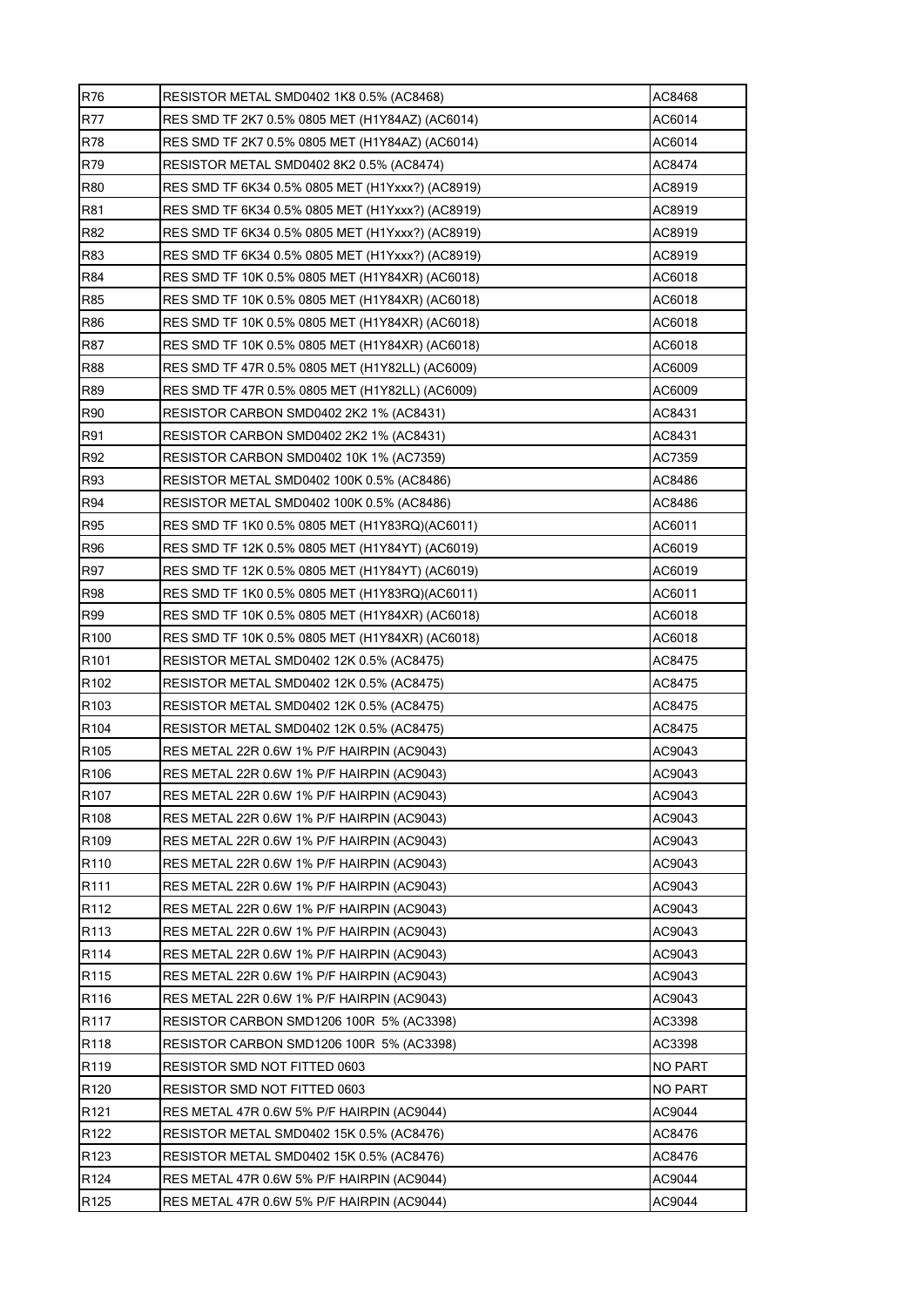| R <sub>126</sub> | RESISTOR METAL SMD0402 12K 0.5% (AC8475)        | AC8475         |
|------------------|-------------------------------------------------|----------------|
| R <sub>127</sub> | RESISTOR METAL SMD0402 15K 0.5% (AC8476)        | AC8476         |
| R128             | RES METAL 47R 0.6W 5% P/F HAIRPIN (AC9044)      | AC9044         |
| R <sub>129</sub> | RESISTOR METAL SMD0402 2K7 0.5% (AC8469)        | AC8469         |
| R <sub>131</sub> | RESISTOR CARBON SMD0805 12K 5% (AC4107)         | AC4107         |
| R <sub>132</sub> | RESISTOR METAL SMD0402 1K8 0.5% (AC8468)        | AC8468         |
| R133             | RESISTOR SMD0603 10K 1% (AC8867)                | AC8867         |
| R <sub>134</sub> | RESISTOR CARBON SMD0402 68R 1% (AC7354)         | AC7354         |
| R135             | RESISTOR METAL FILM SMD0805 120K 1% (AC5109)    | AC5109         |
| R136             | RESISTOR SMD0603 1K0 1% (AC8863)                | AC8863         |
| R <sub>137</sub> | RESISTOR SMD0603 1K2 1% (AC8860)                | AC8860         |
| R <sub>138</sub> | RESISTOR CARBON SMD0603 165K 1% (AC5980)        | AC5980         |
| R <sub>139</sub> | RESISTOR CARBON SMD0603 2K0 1% (AC5976)         | AC5976         |
| R <sub>140</sub> | RESISTOR METAL SMD0402 330R 0.5% (AC8460)       | AC8460         |
| R <sub>141</sub> | RESISTOR METAL FILM SMD0805 150K 1% (AC5414)    | AC5414         |
| R142             | RESISTOR CARBON SMD0402 22R 1% (AC7352)         | AC7352         |
| R <sub>143</sub> | RESISTOR CARBON SMD0805 47R 5% (AC3036)         | AC3036         |
| R <sub>144</sub> | RESISTOR CARBON SMD 1210 0R2 5% (AC8949)        | AC8949         |
| R <sub>145</sub> | RESISTOR CARBON SMD 1210 0R2 5% (AC8949)        | AC8949         |
| R <sub>146</sub> | RESISTOR CARBON SMD0402 2K2 1% (AC8431)         | AC8431         |
| R <sub>147</sub> | RESISTOR METAL SMD0402 270R 0.5% (AC8459)       | AC8459         |
| R148             | RESISTOR CARBON SMD0402 2K2 1% (AC8431)         | AC8431         |
| R <sub>149</sub> | RESISTOR METAL FILM SMD0805 2K2 1% (AC0370)     | AC0370         |
| R <sub>150</sub> | RESISTOR CARBON SMD0402 10K 1% (AC7359)         | AC7359         |
| R <sub>151</sub> | RESISTOR CARBON SMD0402 10K 1% (AC7359)         | AC7359         |
| R <sub>152</sub> | RES SMD TF 47R 0.5% 0805 MET (H1Y82LL) (AC6009) | AC6009         |
| R <sub>153</sub> | RESISTOR METAL SMD0402 5K6 0.5% (AC8472)        | AC8472         |
| R <sub>154</sub> | RESISTOR CARBON SMD0805 15K 5% (AC3486)         | AC3486         |
| R <sub>155</sub> | RESISTOR METAL SMD0402 2K7 0.5% (AC8469)        | AC8469         |
| R <sub>156</sub> | RESISTOR METAL SMD0402 12K 0.5% (AC8475)        | AC8475         |
| R <sub>157</sub> | RESISTOR METAL SMD0402 470R 0.5% (AC8462)       | AC8462         |
| R158             | RESISTOR CARBON SMD0402 10K 1% (AC7359)         | AC7359         |
| R159             | RESISTOR CARBON SMD0402 100R 1% (AC7356)        | AC7356         |
| R160             | RESISTOR CARBON SMD0402 10K 1% (AC7359)         | AC7359         |
| R161             | RESISTOR CARBON SMD0402 10K 1% (AC7359)         | AC7359         |
| R162             | RESISTOR CARBON SMD0805 0R0 5% (AC2838)         | AC2838         |
| R <sub>163</sub> | RESISTOR METAL FILM SMD0805 120R 1% (AC3055)    | AC3055         |
| R164             | RESISTOR CARBON SMD0402 10K 1% (AC7359)         | AC7359         |
| R165             | RESISTOR CARBON SMD 1206 0R2 5% (AC8949)        | AC8949         |
| R166             | RESISTOR CARBON SMD 1206 0R2 5% (AC8949)        | AC8949         |
| R <sub>167</sub> | RESISTOR CARBON SMD0402 10K 1% (AC7359)         | AC7359         |
| R <sub>168</sub> | RESISTOR CARBON SMD0402 10K 1% (AC7359)         | AC7359         |
| R169             | RESISTOR CARBON SMD0805 10M_5% (AC3554)         | AC3554         |
| R170             | RESISTOR CARBON SMD0402 10K 1% (AC7359)         | AC7359         |
| R <sub>181</sub> | RESISTOR SMD NOT FITTED 0402                    | <b>NO PART</b> |
| R182             | RESISTOR CARBON SMD0402 0R0 (AC7350)            | AC7350         |
| R183             | RESISTOR SMD NOT FITTED 0402                    | NO PART        |
| R184             | RESISTOR CARBON SMD0402 0R0 (AC7350)            | AC7350         |
| R <sub>185</sub> | RESISTOR CARBON SMD0402 0R0 (AC7350)            | AC7350         |
| R186             | RESISTOR SMD NOT FITTED 0402                    | <b>NO PART</b> |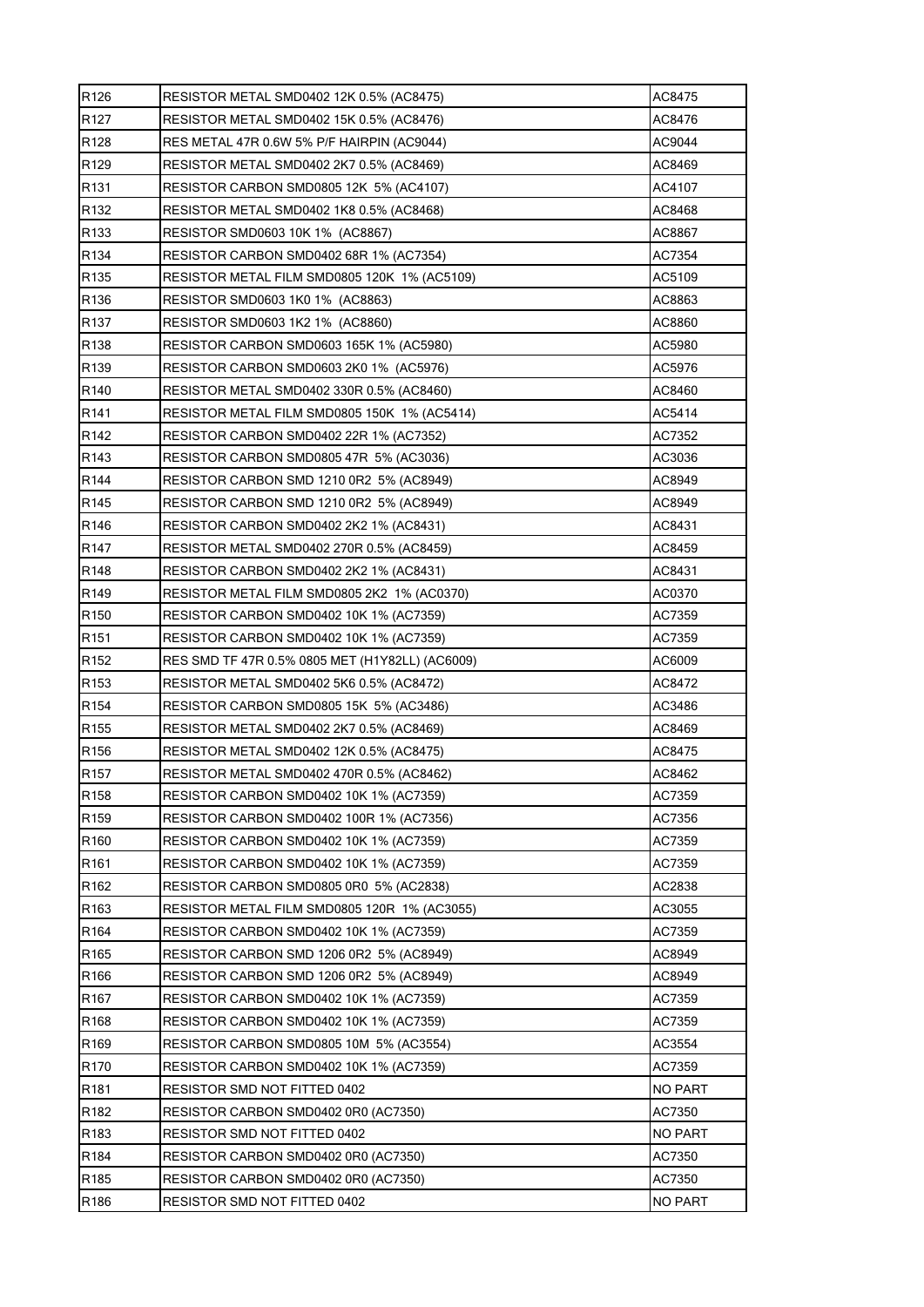| R <sub>187</sub> | RESISTOR CARBON SMD0402 0R0 (AC7350)       | AC7350         |
|------------------|--------------------------------------------|----------------|
| R188             | RESISTOR METAL SMD0402 100K  0.5% (AC8486) | AC8486         |
| R189             | RESISTOR METAL SMD0402 100K 0.5% (AC8486)  | AC8486         |
| R <sub>190</sub> | RESISTOR METAL SMD0402 100K 0.5% (AC8486)  | AC8486         |
| R <sub>191</sub> | RESISTOR METAL SMD0402 100K 0.5% (AC8486)  | AC8486         |
| R <sub>192</sub> | RESISTOR CARBON SMD0402 0R0 (AC7350)       | AC7350         |
| R193             | RESISTOR CARBON SMD0402 10K 1% (AC7359)    | AC7359         |
| R194             | RESISTOR CARBON SMD0402 10K 1% (AC7359)    | AC7359         |
| R <sub>195</sub> | RESISTOR CARBON SMD0402 10K 1% (AC7359)    | AC7359         |
| R <sub>196</sub> | RESISTOR CARBON SMD0402 10K 1% (AC7359)    | AC7359         |
| R <sub>197</sub> | RESISTOR CARBON SMD0402 10K 1% (AC7359)    | AC7359         |
| R198             | RESISTOR SMD NOT FITTED 0402               | <b>NO PART</b> |
| R <sub>199</sub> | RESISTOR SMD NOT FITTED 0402               | NO PART        |
| R200             | RESISTOR SMD NOT FITTED 0402               | <b>NO PART</b> |
| R201             | RESISTOR SMD NOT FITTED 0402               | NO PART        |
| R202             | RESISTOR SMD NOT FITTED 0402               | <b>NO PART</b> |
| R203             | RESISTOR SMD NOT FITTED 0402               | <b>NO PART</b> |
| R204             | RESISTOR SMD NOT FITTED 0402               | NO PART        |
| R205             | RESISTOR METAL SMD0402 100K 0.5% (AC8486)  | AC8486         |
| R206             | RESISTOR CARBON SMD0402 10K 1% (AC7359)    | AC7359         |
| R207             | RESISTOR CARBON SMD0402 10K 1% (AC7359)    | AC7359         |
| R208             | RESISTOR CARBON SMD0402 10K 1% (AC7359)    | AC7359         |
| R209             | RESISTOR CARBON SMD0402 10K 1% (AC7359)    | AC7359         |
| R210             | RESISTOR METAL SMD0402 12K 0.5% (AC8475)   | AC8475         |
| R211             | RESISTOR SMD NOT FITTED 0402               | NO PART        |
| R212             | RESISTOR SMD NOT FITTED 0402               | NO PART        |
| R213             | RESISTOR SMD NOT FITTED 0402               | NO PART        |
| R214             | RESISTOR SMD NOT FITTED 0402               | <b>NO PART</b> |
| R215             | RESISTOR SMD NOT FITTED 0402               | <b>NO PART</b> |
| R216             | RESISTOR SMD NOT FITTED 0402               | NO PART        |
| R217             | RESISTOR SMD NOT FITTED 0402               | <b>NO PART</b> |
| R218             | RESISTOR SMD NOT FITTED 0402               | <b>NO PART</b> |
| R219             | RESISTOR CARBON SMD0402 0R0 (AC7350)       | AC7350         |
| R220             | RESISTOR CARBON SMD0402 47R 1% (AC7281)    | AC7281         |
| R221             | RESISTOR CARBON SMD0402 47R 1% (AC7281)    | AC7281         |
| R222             | RESISTOR CARBON SMD0402 47R 1% (AC7281)    | AC7281         |
| R223             | RESISTOR CARBON SMD0402 47R 1% (AC7281)    | AC7281         |
| R224             | RESISTOR CARBON SMD0402 47R 1% (AC7281)    | AC7281         |
| R225             | RESISTOR CARBON SMD0402 47R 1% (AC7281)    | AC7281         |
| R226             | RESISTOR CARBON SMD0402 47R 1% (AC7281)    | AC7281         |
| R227             | RESISTOR CARBON SMD0402 47R 1% (AC7281)    | AC7281         |
| R228             | RESISTOR METAL SMD0402 120R 0.5% (AC8455   | AC8455         |
| R229             | RESISTOR CARBON SMD0402 1K0 1% (AC7404)    | AC7404         |
| R230             | RESISTOR CARBON SMD0402 1K0 1% (AC7404)    | AC7404         |
| R231             | RESISTOR CARBON SMD0402 49R9 1% (AC7357)   | AC7357         |
| R232             | RESISTOR CARBON SMD0402 49R9 1% (AC7357)   | AC7357         |
| R233             | RESISTOR CARBON SMD0402 49R9 1% (AC7357)   | AC7357         |
| R234             | RESISTOR CARBON SMD0402 1K0 1% (AC7404)    | AC7404         |
| R235             | RESISTOR CARBON SMD0402 49R9 1% (AC7357)   | AC7357         |
| R236             | RESISTOR CARBON SMD0402 49R9 1% (AC7357)   | AC7357         |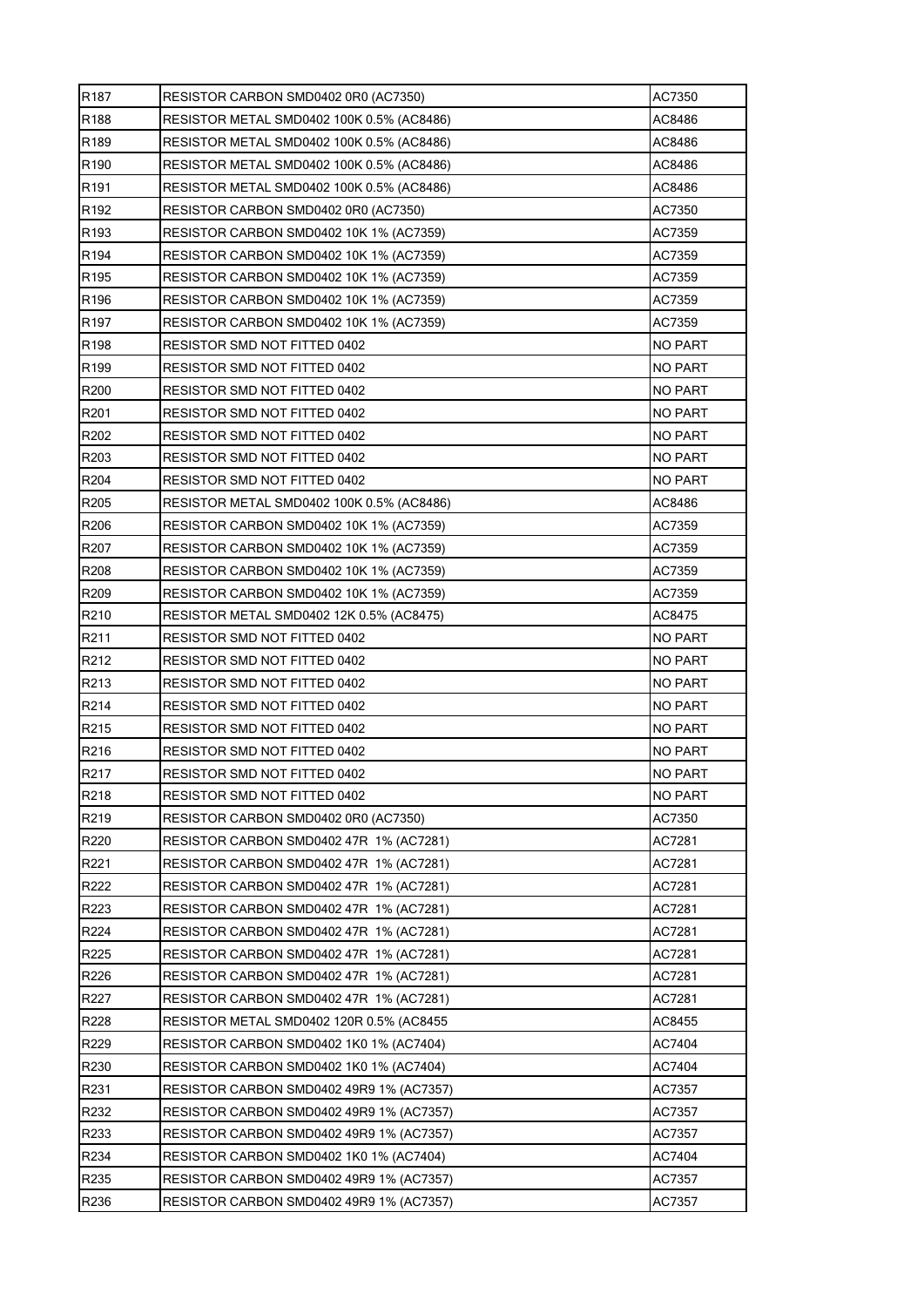| R <sub>237</sub> | RESISTOR CARBON SMD0402 1K0 1% (AC7404)     | AC7404  |
|------------------|---------------------------------------------|---------|
| R238             | RESISTOR CARBON SMD0402 49R9 1% (AC7357)    | AC7357  |
| R239             | RESISTOR CARBON SMD0402 49R9 1% (AC7357)    | AC7357  |
| R240             | RESISTOR CARBON SMD0402 49R9 1% (AC7357)    | AC7357  |
| R241             | RESISTOR METAL FILM SMD0805 75R 1% (AC5416) | AC5416  |
| R242             | RESISTOR METAL FILM SMD0805 75R 1% (AC5416) | AC5416  |
| R243             | RESISTOR METAL FILM SMD0805 75R 1% (AC5416) | AC5416  |
| R244             | RESISTOR CARBON SMD0402 49R9 1% (AC7357)    | AC7357  |
| R <sub>245</sub> | RESISTOR CARBON SMD0402 49R9 1% (AC7357)    | AC7357  |
| R246             | RESISTOR METAL FILM SMD0805 75R 1% (AC5416) | AC5416  |
| R247             | RESISTOR METAL FILM SMD0805 75R 1% (AC5416) | AC5416  |
| R248             | RESISTOR CARBON SMD0402 49R9 1% (AC7357)    | AC7357  |
| R <sub>249</sub> | RESISTOR CARBON SMD0402 49R9 1% (AC7357)    | AC7357  |
| R250             | RESISTOR METAL FILM SMD0805 75R 1% (AC5416) | AC5416  |
| R251             | RESISTOR METAL FILM SMD0805 75R 1% (AC5416) | AC5416  |
| R <sub>265</sub> | RESISTOR CARBON SMD0402 10K 1% (AC7359)     | AC7359  |
| R266             | RESISTOR CARBON SMD0402 4K7 1% (AC7358)     | AC7358  |
| R <sub>268</sub> | RESISTOR METAL SMD0402 18K 0.5% (AC8477)    | AC8477  |
| R269             | RESISTOR METAL SMD0402 18K 0.5% (AC8477)    | AC8477  |
| R272             | RESISTOR METAL SMD0402 5K6 0.5% (AC8472)    | AC8472  |
| R273             | RESISTOR METAL SMD0402 3K3 0.5% (AC8470)    | AC8470  |
| R274             | RESISTOR CARBON SMD0402 100R 1% (AC7356)    | AC7356  |
| R275             | RESISTOR CARBON SMD0402 100R 1% (AC7356)    | AC7356  |
| R276             | RESISTOR METAL SMD0402 3K3 0.5% (AC8470)    | AC8470  |
| R277             | RESISTOR METAL SMD0402 6K8 0.5% (AC8473)    | AC8473  |
| R278             | RESISTOR METAL SMD0402 100K 0.5% (AC8486)   | AC8486  |
| R279             | RESISTOR CARBON SMD0402 10K 1% (AC7359)     | AC7359  |
| R280             | RESISTOR CARBON SMD0402 10K 1% (AC7359)     | AC7359  |
| R281             | RESISTOR METAL SMD0402 2K7 0.5% (AC8469)    | AC8469  |
| R282             | RESISTOR CARBON SMD0402 10K 1% (AC7359)     | AC7359  |
| R283             | RESISTOR METAL SMD0402 82K 0.5% (AC8485)    | AC8485  |
| R284             | RESISTOR SMD NOT FITTED 0402                | NO PART |
| R285             | RESISTOR METAL SMD0402 5K6 0.5% (AC8472)    | AC8472  |
| R286             | RESISTOR CARBON SMD0402 0R0 (AC7350)        | AC7350  |
| R287             | RESISTOR CARBON SMD0402 0R0 (AC7350)        | AC7350  |
| R288             | RESISTOR CARBON SMD0402 4K7 1% (AC7358)     | AC7358  |
| R289             | RESISTOR CARBON SMD0402 4K7 1% (AC7358)     | AC7358  |
| R290             | RESISTOR CARBON SMD0402 4K7 1% (AC7358)     | AC7358  |
| R291             | RESISTOR CARBON SMD0402 10K 1% (AC7359)     | AC7359  |
| R292             | RESISTOR METAL SMD0402 100K 0.5% (AC8486)   | AC8486  |
| R293             | RESISTOR METAL SMD0402 6K8 0.5% (AC8473)    | AC8473  |
| R294             | RESISTOR CARBON SMD0402 2K2 1% (AC8431)     | AC8431  |
| R295             | RESISTOR CARBON SMD0402 47R 1% (AC7281)     | AC7281  |
| R296             | RESISTOR CARBON SMD0402 47R 1% (AC7281)     | AC7281  |
| R297             | RESISTOR CARBON SMD0402 47R 1% (AC7281)     | AC7281  |
| R298             | RESISTOR CARBON SMD0402 47R 1% (AC7281)     | AC7281  |
| R299             | RESISTOR CARBON SMD0402 47R 1% (AC7281)     | AC7281  |
| R300             | RESISTOR CARBON SMD0402 47R 1% (AC7281)     | AC7281  |
| R301             | RESISTOR SMD NOT FITTED 0402                | NO PART |
| R302             | RESISTOR METAL SMD0402 47K 0.5% (AC8482)    | AC8482  |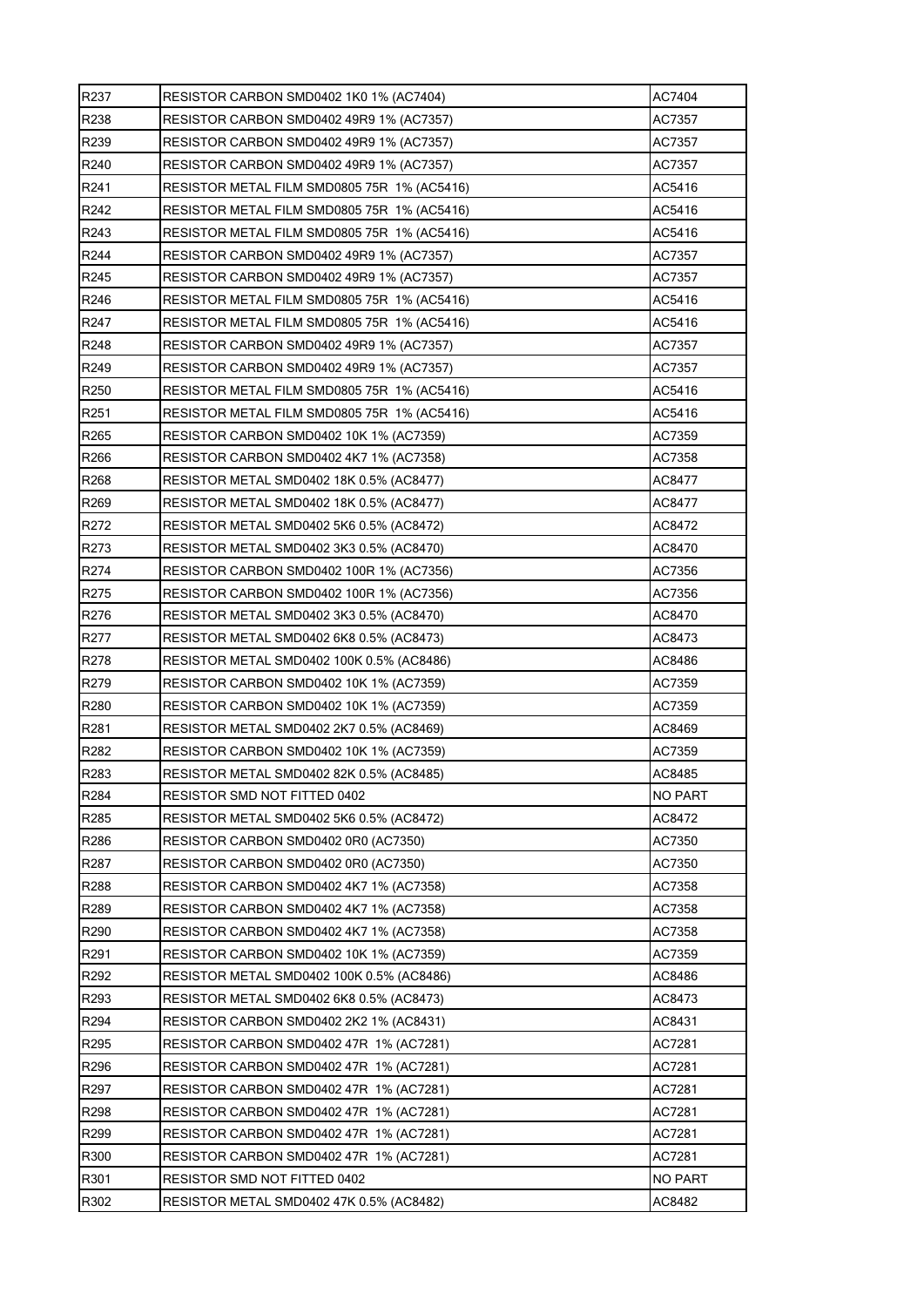| R303 | RESISTOR SMD NOT FITTED 0402                    | <b>NO PART</b> |
|------|-------------------------------------------------|----------------|
| R304 | RESISTOR CARBON SMD0402 10K 1% (AC7359)         | AC7359         |
| R305 | RESISTOR CARBON SMD0402 10K 1% (AC7359)         | AC7359         |
| R306 | RESISTOR METAL SMD0402 330R 0.5% (AC8460)       | AC8460         |
| R307 | RESISTOR CARBON SMD0402 100R 1% (AC7356)        | AC7356         |
| R308 | RESISTOR CARBON SMD0402 1K0 1% (AC7404)         | AC7404         |
| R309 | RESISTOR CARBON SMD0402 1K0 1% (AC7404)         | AC7404         |
| R310 | RESISTOR CARBON SMD0402 100R 1% (AC7356)        | AC7356         |
| R311 | RESISTOR CARBON SMD0402 100R 1% (AC7356)        | AC7356         |
| R312 | RESISTOR CARBON SMD0402 1K0 1% (AC7404)         | AC7404         |
| R313 | RESISTOR CARBON SMD0402 1K0 1% (AC7404)         | AC7404         |
| R314 | RESISTOR CARBON SMD0402 100R 1% (AC7356)        | AC7356         |
| R315 | RESISTOR SMD NOT FITTED 1206                    | NO PART        |
| R316 | RESISTOR METAL SMD0402 15K 0.5% (AC8476)        | AC8476         |
| R317 | RESISTOR METAL SMD0402 1K0 0.5% (AC8917)        | AC8917         |
| R318 | RESISTOR CARBON SMD0402 10K 1% (AC7359)         | AC7359         |
| R319 | RESISTOR METAL SMD0402 330R 0.5% (AC8460)       | AC8460         |
| R320 | RESISTOR CARBON SMD0402 10K 1% (AC7359)         | AC7359         |
| R321 | RESISTOR CARBON SMD0402 4K7 1% (AC7358)         | AC7358         |
| R322 | RESISTOR METAL SMD0402 3K3 0.5% (AC8470)        | AC8470         |
| R323 | RESISTOR METAL SMD0402 3K3 0.5% (AC8470)        | AC8470         |
| R324 | RESISTOR CARBON SMD0402 10K 1% (AC7359)         | AC7359         |
| R325 | RESISTOR CARBON SMD0805 0R0 5% (AC2838)         | AC2838         |
| R326 | RESISTOR CARBON SMD0805 220R 5% (AC0368)        | AC0368         |
| R327 | RESISTOR CARBON SMD0402 10K 1% (AC7359)         | AC7359         |
| R328 | RESISTOR CARBON SMD0805 10M_5% (AC3554)         | AC3554         |
| R329 | RESISTOR CARBON SMD0402 10K 1% (AC7359)         | AC7359         |
| R330 | RESISTOR CARBON SMD0402 10K 1% (AC7359)         | AC7359         |
| R331 | RESISTOR CARBON SMD0402 10K 1% (AC7359)         | AC7359         |
| R332 | RESISTOR CARBON SMD0402 10K 1% (AC7359)         | AC7359         |
| R333 | RES SMD TF 2K2 0.5% 0402 MET (H1Y52HH) (AC8431) | AC8431         |
| R334 | RESISTOR METAL FILM SMD0805 4K7 1% (AC3062)     | AC3062         |
| R335 | RESISTOR METAL SMD0402 1K0 0.5% (AC8917)        | AC8917         |
| R336 | RESISTOR METAL FILM SMD0805 4K7 1% (AC3062)     | AC3062         |
| R337 | RESISTOR CARBON SMD0805 2R0 5% (AC3032)         | AC3032         |
| R338 | RESISTOR CARBON SMD0805 2R0 5% (AC3032)         | AC3032         |
| R339 | RESISTOR CARBON SMD0805 10R 5% (AC3027)         | AC3027         |
| R340 | RESISTOR CARBON SMD0805 10R 5% (AC3027)         | AC3027         |
| R341 | RESISTOR CARBON SMD0805 10R 5% (AC3027)         | AC3027         |
| R342 | RESISTOR CARBON SMD0805 10R 5% (AC3027)         | AC3027         |
| R343 | RESISTOR SMD NOT FITTED 0805                    | NO PART        |
| R344 | RESISTOR SMD NOT FITTED 0805                    | NO PART        |
| R345 | RESISTOR SMD NOT FITTED 0402                    | <b>NO PART</b> |
| R346 | RESISTOR SMD NOT FITTED 0402                    | NO PART        |
| R347 | RESISTOR SMD NOT FITTED 0402                    | <b>NO PART</b> |
| R348 | RESISTOR SMD NOT FITTED 0402                    | NO PART        |
| R349 | RESISTOR CARBON SMD0402 0R0 (AC7350)            | AC7350         |
| R350 | RESISTOR METAL SMD0402 15K 0.5% (AC8476)        | AC8476         |
| R351 | RESISTOR METAL SMD0402 12K 0.5% (AC8475)        | AC8475         |
| R352 | RESISTOR METAL SMD0402 12K 0.5% (AC8475)        | AC8475         |